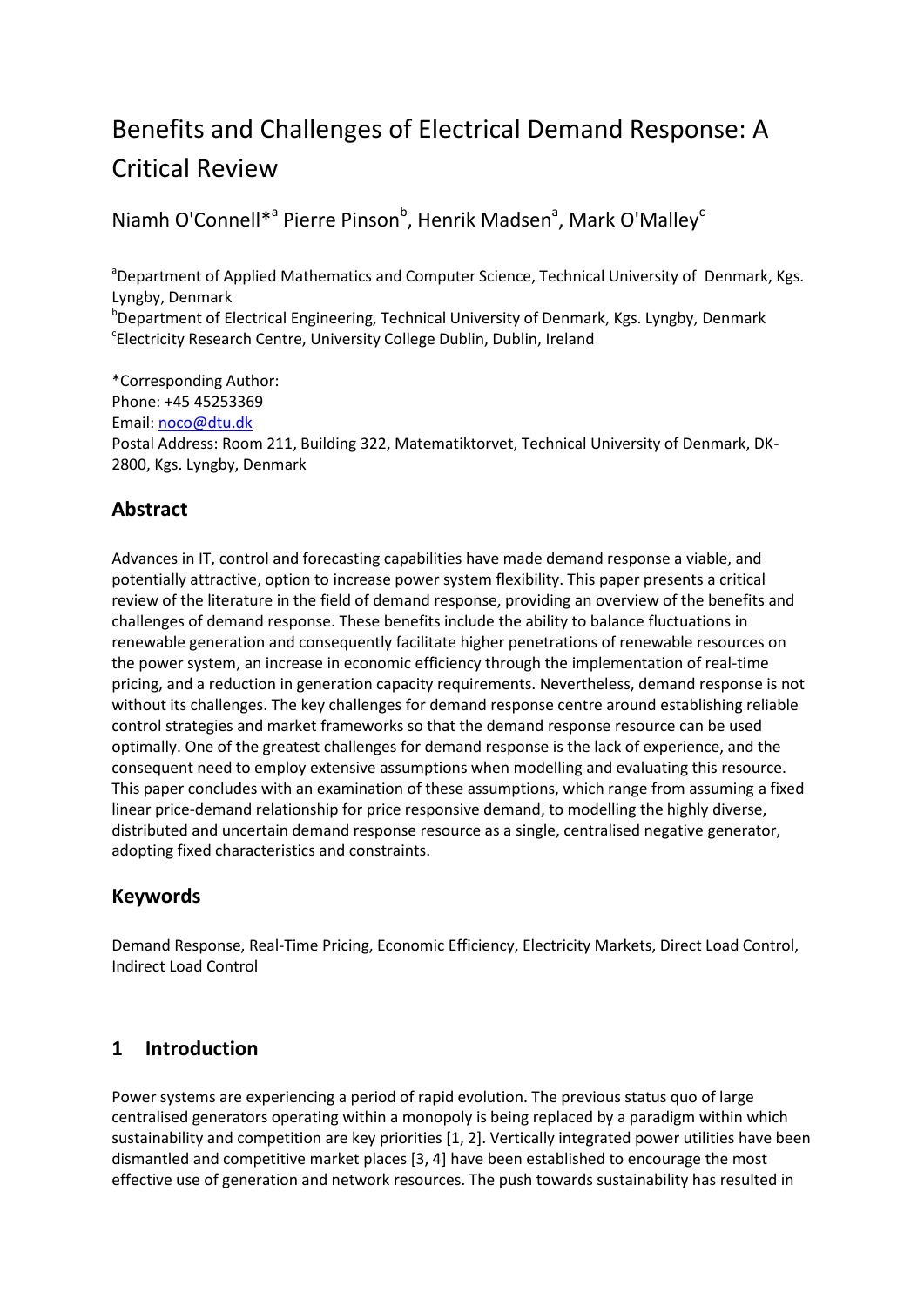the introduction of emission limits [5], carbon taxes, and most importantly going forward, ambitious renewable energy targets [6, 7]. Under current operating practices, high levels of uncertain, renewable generation necessitate large amounts of expensive, and often carbon intensive system operating reserves to ensure the security of power supply. A number of solutions have been proposed to remedy this situation. Flexible generation resources are typically employed to maintain the system balance, while interconnection between power systems and regions can increase geographical diversity and smooth fluctuations in renewable power output. Electricity storage can also be used to balance periods of over- and under-supply of power. Demand response is a further option that is widely explored in the literature, but to date has had limited widespread usage. Demand response is regarded as an elegant solution to the issues of uncertain and fluctuating power supply, as the potentially significant latent flexibility of electrical demand can be harnessed to provide the required power system services to support renewable power generation. It is important to note that the benefits of demand response for renewable resources are neither the only, nor the primary, driver for demand response. Rather, the abilities of demand response are a fortunate coincidence with the recent focus on renewable generation.

A key advantage of demand response is the lack of major technological impediments, as much of the required communications and monitoring technology has been developed, with the roll out of advanced metering infrastructure already under-way in a number of regions [8, 9]. The central remaining technological obstacle is the development of standards and protocols so that all components of this complex system are harmonised, and efficient communication can be achieved across the system. The greatest remaining challenge for demand response as a whole is to develop accurate control and market frameworks to ensure that this diverse and geographically distributed resource can be optimally employed, considering the needs of both the power system and the individual consumer. This is not an insignificant challenge, requiring the development of complex models of electrical demand at both the component and system levels. Simulation and forecasting models of demand are required to establish a realistic view of this resource for planning and evaluation purposes. These will facilitate the determination of its suitability for the provision of various system services and the value it can provide to the system. Going forward, operational models of demand will be required so that appropriate and accurate control signals can be issued. Such models are highly complex, as they must represent the highly diverse, dynamic and uncertain nature of demand, as well as the complexities of end-user interaction with the system.

## **1.1 Existing Uses of Demand Response**

Demand response is not a new phenomenon and has been employed in various forms across the globe for decades. The most obvious form of demand response is systematic load shedding, a last resort to avoid system blackout, however more sophisticated approaches have been implemented in a number of power systems.

Time of use (TOU) rates where consumers are subject to expensive tariffs during fixed peak hours, or cheaper rates during night hours, have traditionally been used to incentivise reduced peak consumption, and so-called "night-valley filling" behaviour respectively [10]. The objective of TOU rates is to reduce the difference between the peaks and troughs of the demand profile, thereby reducing the need for generator cycling or part-load operation. This allows a more efficient usage of generation, transmission and distribution resources.

Critical peak pricing (CPP) is an event-based tariff scheme employed for larger commercial and industrial consumers with the objective of decreasing peak loads. Under this scheme, higher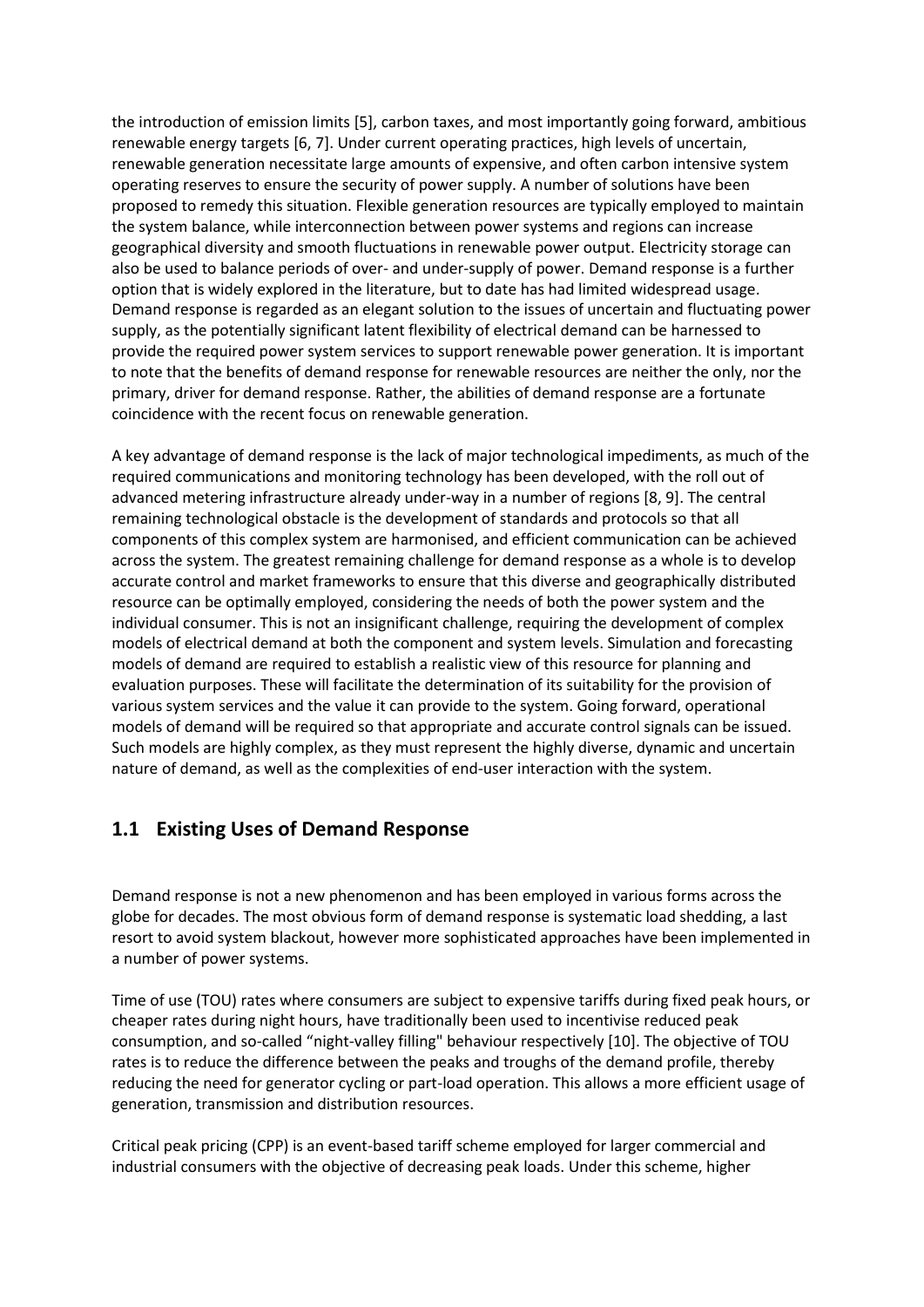electricity rates are applied during peak demand events. This approach has been adopted by the Californian independent system operator (ISO), and is most commonly employed to reduce loads during hot summer days from noon to 6 p.m. when the load from air conditioning units is excessive [11].

# **1.2 Future Developments in Demand Response**

Traditional approaches for demand response were adopted due to the predictable and cyclic nature of electricity demand and the dispatchable nature of generating resources. While this is appropriate in power systems dominated by conventional generation, systems with large penetrations of renewable resources require demand, and the system as a whole, to behave in a flexible manner on a continuous basis.

This will allow the optimal usage of the renewable resource and ensure that the system balance is maintained. As such, continuous demand response is the focus of this paper. The concept of continuous demand response, and in particular the use of price signals to elicit this response, was proposed as far back as 1988 in the seminal work of Schweppe et al. [12] on spot pricing of electricity. In this work it was proposed that price signals at a resolution of five minutes could be used to maximise the economic efficiency of the power system, revealing the true cost of electricity provision to consumers and thereby providing an economic signal to maintain the system balance. The use of price signals to this effect is termed indirect load control. At a time resolution exceeding five minutes, it was deemed that direct load control was required to ensure the stability of the system. This view is shared by Callaway and Hiskens [9], however they prefer the use of direct control for all ancillary services as the system operator has greater certainty when demand is controlled directly rather than indirectly through a price signal where the price response must be predicted.

Figure 1 shows a conceptual illustration of indirect and direct control. Under indirect control, the aggregator has limited information about the demand that is being controlled, and must estimate the price response of its demand portfolio. Prices are then issued to induce an expected response. Prices can be geographically varying, up to the resolution of information available to the aggregator, which may be at the level of several hundreds or thousands households. Direct control involves direct communication with individual appliances, and detailed information on their interactions with the surrounding environment. This is more computationally and communicationally intensive, but allows a more precise response and individual control set-points can be sent to each appliance, facilitating control of demand response at the highest possible geographic resolution. The interested reader can consult the works of Koch and Piette [13] and Jónsson et al. [14] for more information on the relative benefits of direct and indirect control.

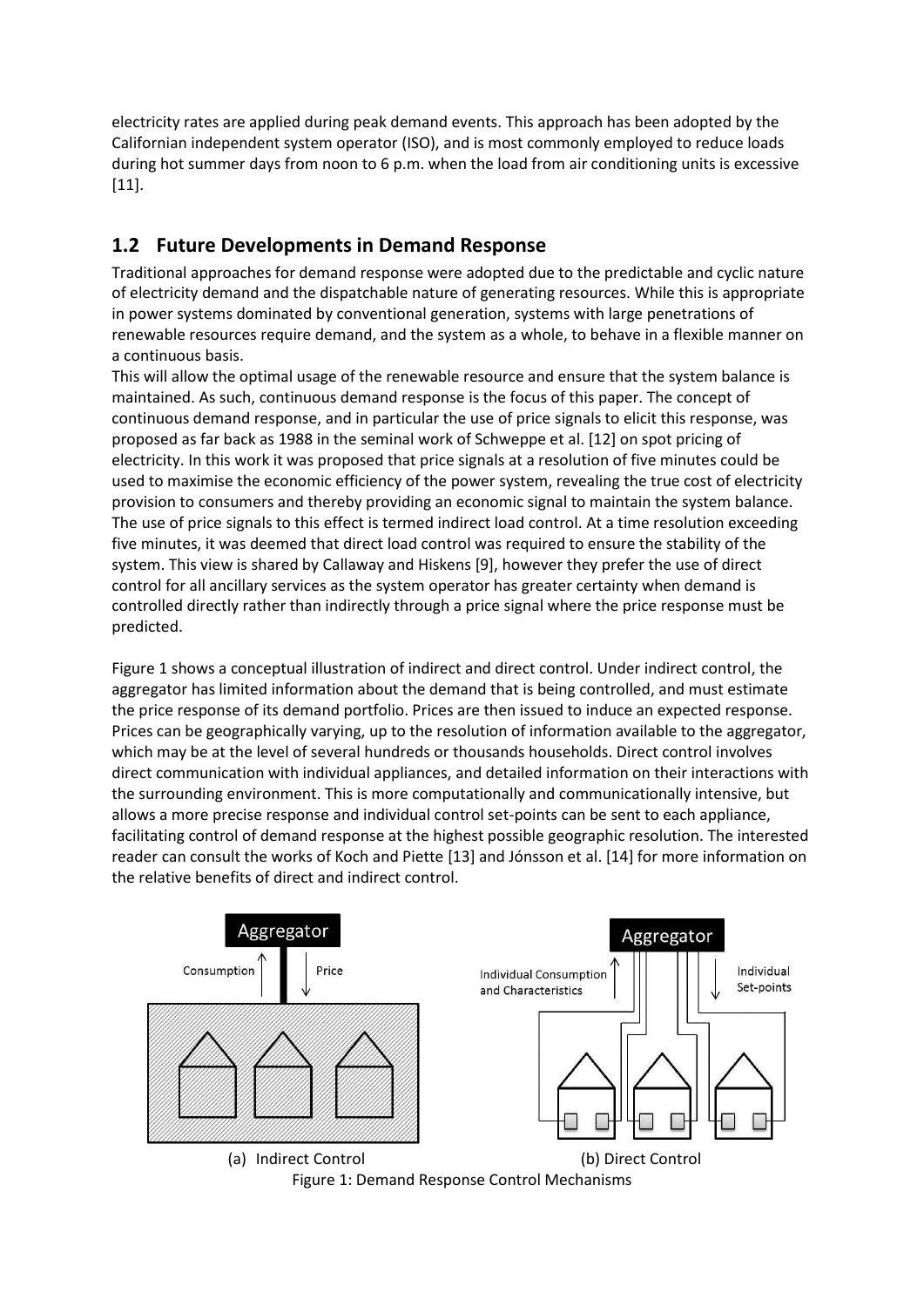# **1.3 Contribution of this Work**

Demand response has been established as a promising method to increase power system flexibility and consequently facilitate the integration of renewable energy. However, if the response is to be provided on a continuous basis across all sectors of electrical demand, significant investment is required to establish a communications, control and monitoring infrastructure. While the control and computational requirements for direct control will be more intensive than for indirect control, both paradigms will require investment in communications, measurement and control. It is therefore imperative that the benefits of such an investment are clear. A substantial body of work has accumulated analysing the benefits and challenges posed by demand response and this paper aims to compile those works and present a clear overview of the issues pertaining to widespread demand response. A key concern is the lack of experience with demand response, particularly at high temporal resolutions and at the level of residential loads. This has resulted in the need for significant modelling assumptions in the evaluation of demand response, which may unduly influence the outcome of such evaluations and present misleading conclusions. The central assumptions in this field are critically discussed within this paper.

This work outlines the benefits and challenges posed by demand response in Sections 2 and 3 respectively, while Section 4 details a critical analysis of some of the key modelling assumptions employed in works analysing demand response. Closing remarks and conclusions are given in Section 5.

## **2 Benefits of Demand Response**

The benefits of demand response are widely lauded in the literature in this field. Advances in modelling and IT capabilities have made demand response an attractive option to increase power system flexibility and allow a more efficient use of system assets and resources. This coincides with the recent focus on increased penetrations of renewable generation in power systems. The flexibility provided by demand response can be used to meet the fluctuations of renewable generation and facilitate a higher penetration than could be achieved by relying on conventional generation alone. Although the energy cost of renewable resources, for example wind generation, is typically quite low, the associated system costs can be substantial [15]. Operating costs are increased as both online (spinning) and quick start (standing) reserve generation is required to manage the frequent and often extreme fluctuations in the wind power output. Demand flexibility has been highlighted as a mechanism to facilitate higher penetrations of wind generation, while also reducing the system cost of its integration [15, 16, 17]. Traditionally variability and uncertainty from wind generation has been managed through a combination of ramping and part-load operation of conventional generating plant, interconnection to neighbouring regions, and storage. Going forward, the many benefits brought about by demand response may make this a more attractive option than the traditional solutions. These benefits are not limited to the reduction in system operating costs, but also include more profitable use of interconnection, reductions in generation capacity requirements, transmission and distribution network congestion management, and increased economic efficiency.

# **2.1 Operating Benefits of Demand Response**

Operating a system with large amounts of wind generation under current operating practices requires a significant amount of reserve generation to safeguard against fluctuations in the wind output. In this manner, wind displaces energy from conventional generators, but the capacity of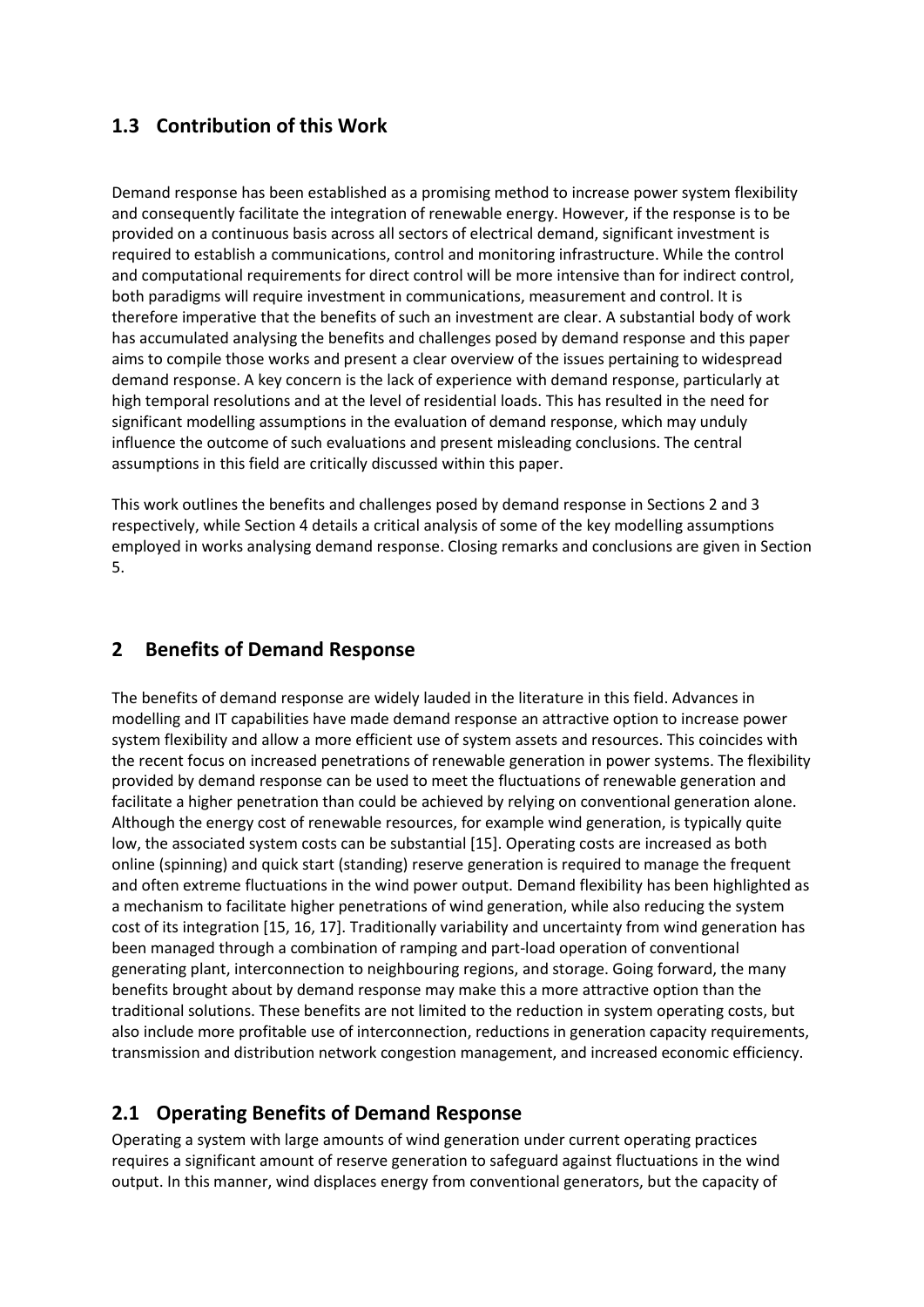these generators is required to maintain system security. Demand response can provide these security services through load curtailment and shifting. Some authors predict that the reliability of demand for the provision of system services may be greater than that from conventional generators; Kirby [18] and Callaway and Hiskens [9] hypothesise that the variability of a small number of large generators is likely greater than that of a large amount of small loads.

Furthermore, a central benefit of many load types is that their power consumption can be adjusted instantaneously, allowing a much larger effective ramping rate from the aggregate demand resource than can be achieved by larger generating plants [19]. This is particularly true of appliances that provide an energy service rather than a power service, such as heating or cooling loads, where power consumption can be adjusted and shifted significantly in time with limited or no immediate impact on the energy service, such as heating or cooling to maintain a given indoor temperature range, provided to the consumer. The physical characteristics and operating constraints of large generating plants limit the rates at which they can change their power output. While the diverse nature of demand means that a certain proportion of demand may be limited in their ability to alter consumption rapidly, the aggregate demand portfolio may have a highly competitive ramping capability. The use of demand response to provide system security reduces the need to operate generating plant at part load, which is inefficient and results in higher fuel costs [20]. Part load operation is required if generators are providing spinning reserves as this allows them to either increase or decrease power output as required. Additionally, ramping of generators is reduced, and the associated cycling costs can be avoided [21].

In addition to reducing the use of generators to balance wind power fluctuations, the dependence on power import and export through interconnections to neighbouring regions can be reduced through effective use of demand response. This is particularly economically attractive as it allows these inter-regional links to only be used when it is profitable, rather than out of necessity to balance the system. Often when countries have high penetrations of wind power they rely heavily on interconnection to maintain system balance. Unfortunately, due to the nature of weather patterns, when the wind output is high in one region it is likely also high in the neighbouring regions, causing the exported wind power to be sold at a very low price [22]. Effective co-optimised planning and operation of generation, inter-regional power flow and demand response shows potential for significant welfare gains over the current operating standards, as it allows the best combination of resources to be employed.

## **2.2 Planning Benefits of Demand Response**

In the power industry, the cost of acquiring and maintaining generating capacity is a significant component of the total costs [23]. Using demand response to reduce the capacity requirements of the system could result in substantial cost reduction. The ability of flexible demand to balance wind fluctuations and reduce peak demand through demand shifting reduces the need for investment in expensive and often inefficient peaking and flexible plant such as open cycle gas turbine (OCGT) units. This increases the utility of existing plant as they can maintain a more constant output while allowing demand to meet the fluctuations in wind generation [20]. This is most effective in systems operating with market based demand response mechanisms as even a relatively minor demand response will tend to displace the most expensive peaking units, reducing the system marginal cost and resulting in substantial welfare gains [24, 25]. A further consequence of this is the potential for a reduction in emissions from power generation. Generally, a reduction in generation from fossil sources will result in a reduction in greenhouse gas (GHG) emissions, however if those generating units with the highest marginal cost have a greater emissions rate than lower cost units, the potential savings are even greater [23].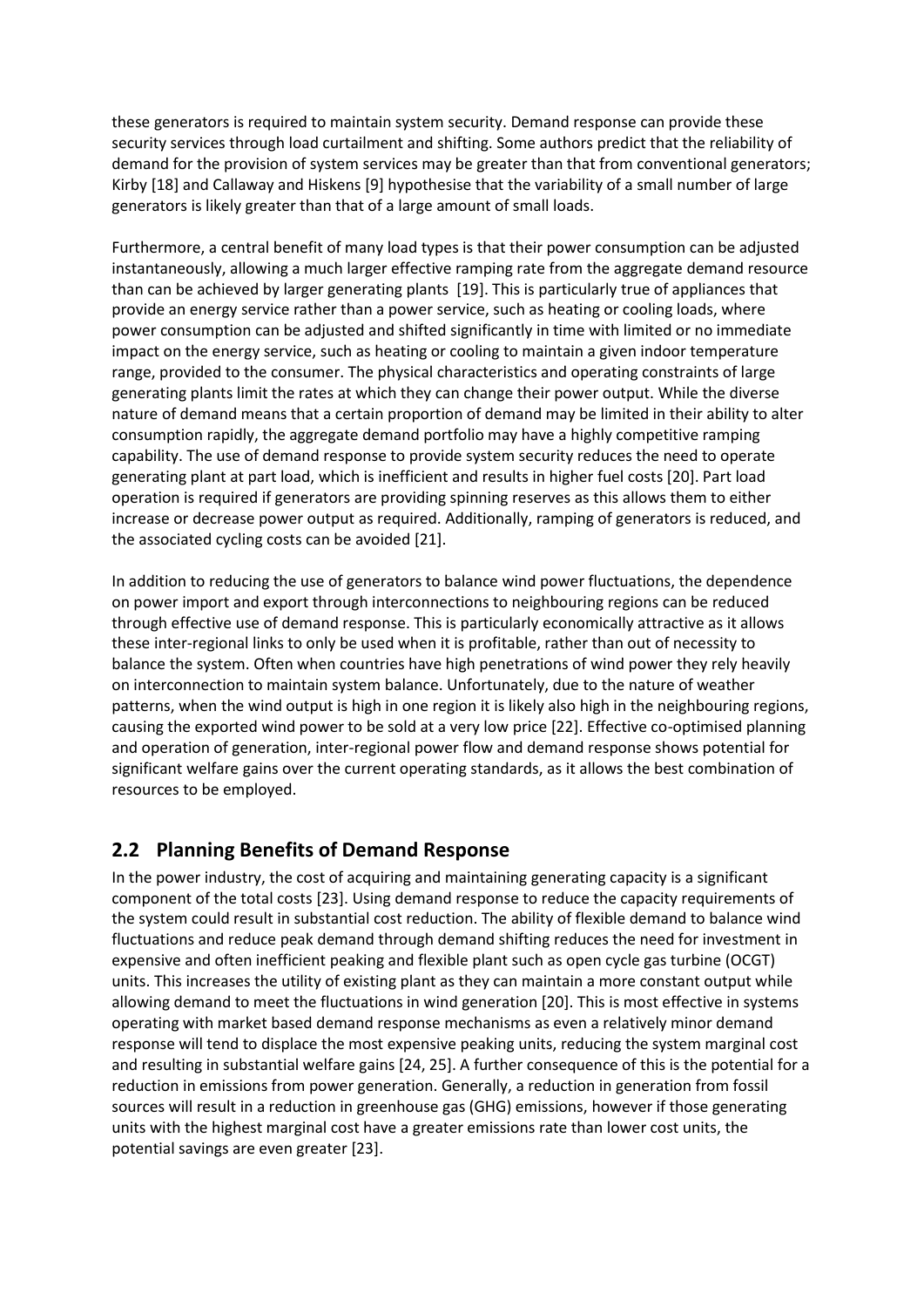The temporal diversity of demand has clear benefits as outlined here, however the geographic diversity can equally provide benefits. Congestion on transmission and distribution networks is a long standing issue which drives the need for costly network upgrade and reinforcement. Many power markets have resorted to using locationally differentiated pricing mechanisms to divert power flow away from congested regions and avoid the excessive degradation of the network through overloading. A number of studies have highlighted that demand response through real time pricing that is not locationally differentiated may exacerbate this issue [26]. Traditionally networks were designed considering that the peaks of individual loads do not occur simultaneously and it is therefore sufficient to set the power flow capacity according to the magnitude of the coincident peak (a proportion of the potential maximum peak), rather than the sum of individual peaks [27]. The use of a global signal to elicit a response, for example to maintain the system balance, has the intention of increasing the coincidence of demand. On a local level, this has the potential to induce congestion as the coincident peak may exceed the power flow capacity on the network. Demand exhibits a natural diversity, with a wide range of flexible appliances operating in different states with distinct operating constraints and control strategies. The degree to which the load coincidence will be increased at the local level is therefore uncertain, and the diversity may be sufficient to prevent power flow on the network exceeding its capacity, however there is a risk that congestion will be caused by responsive demand. Fortunately, whether or not congestion becomes an issue, research has found that the spatial diversity of demand can be harnessed not only to avoid this additional congestion but also to maximise the utility of the network, thereby delaying or eliminating the need for network upgrade and reinforcement [20, 28, 29].

#### **2.3 Economic Benefits of Demand Response**

In recent years, efforts to increase the economic efficiency of the power system have seen a broad movement from the vertically integrated model, to one in which competition exists across the system. As yet, however, there is limited participation of demand in the power market, an omission that must be corrected to ensure a fully competitive electricity market [30]. Unfortunately, in those markets that do permit demand to submit bids, participation is generally limited to loads that can offer bids in units of 1MW, allowing only the largest consumers to participate [11]. Many markets in the United States include frameworks for demand bids in both day-ahead and ancillary services markets, the most well-known example being the Texan market, ERCOT, where demand provided half of all spinning reserves as of 2008 [18]. However, the structure of these markets, with minimum bid sizes and advance notification requirements, precludes a large proportion of demand from participating.

The participation of responsive demand in the power market brings about a number of key benefits. Both supplier and locational market power can be reduced by allowing demand to respond to locationally differentiated and time varying price, as this limits the ability of larger producers to manipulate the wholesale price of electricity [31, 32, 33]. A further benefit is the reduction in average wholesale prices, as well as a reduction in volatility of peak prices [34]. In addition to short term efficiency gains related to prices, demand response demonstrates significant long-term efficiency gains in the form of efficient capacity planning, as explored by Borenstein [25].

Exposing consumers to time varying prices, particularly at high resolutions such as the 5-minute price suggested by Schweppe et al. [12], provides them with an incentive to consume electricity in an economically efficient manner. Under the traditional at rate pricing structure this efficiency signal is not passed to the consumer, and they have no incentive to alter their consumption behaviour [35]. Consumption patterns are therefore determined only by the consumers' behaviour, often resulting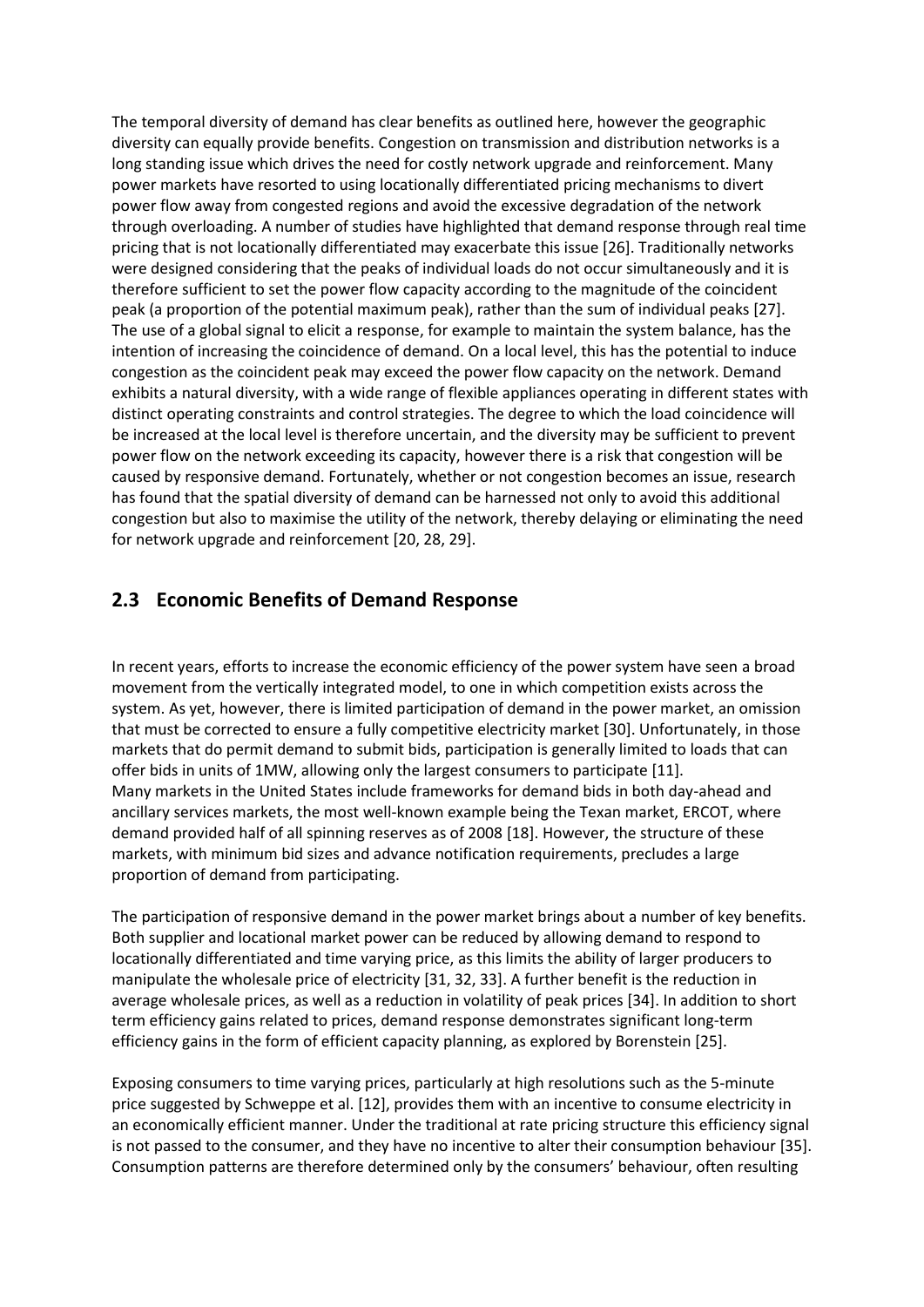in the use of low value appliances during periods of high wholesale prices [25]. For example, the use of many common household appliances can simply be delayed with minimal burden on the consumer, but only if the consumer is aware of the need or economic benefit of doing so. Corradi et al. [36] illustrate the capability of residential demands to respond to 5-minute prices; automated control of heating appliances was found to reduce peak residential consumption by 5%, and achieve a shift in consumption of 11% over the period of a day. Another inefficiency of at rate tariffs is the phenomenon of cross-subsidising, where those customers that consume primarily during off-peak periods are subsidising customers who consume during peak periods [20]. Off-peak consumers clearly have a lot to gain from a switch to time variable prices, while on-peak customers will be incentivised to shift their consumption to off-peak periods.

Flat rate tariffs are widely accepted as highly inefficient, and the introduction of time varying prices presents substantial potential for increases to consumer welfare [23, 17, 37]. Consumer welfare refers to the benefit that consumers experience from consumption of electricity, given the cost of purchasing that electricity. Studies have shown that the increase in welfare for larger customers far exceeds the cost of responding to this varying price [25]. However, for smaller consumers the cost benefit analysis is not as attractive, as the expenditure on electricity represents only a small proportion of a typical household budget. A study conducted by Allcott [23] found that moving from a at rate tariff to real time pricing (RTP) resulted in an average increase in welfare for households of only \$10 per year, which is approximately 1-2% of the expenditure on electricity and is insufficient to justify the investment in metering infrastructure. This figure has little relevance as a general result as it is highly system dependent, however the fact that this is such a small value clearly indicates that demand response from residential demand may provide an insignificant financial benefit to the household, even if demand response as a whole provides benefits on a societal level. This view is supported by the findings of Borenstein [25] who finds that the overall welfare gains that can be achieved through RTP are significant, although the incremental benefits decrease as the share of total consumption responding to real time prices increases. Furthermore, the cost of increasing this share increases as the customer size decreases. This indicates that focussing on the most responsive consumption types with the greatest potential for net welfare gain is the optimal strategy when rolling out real time pricing. Net welfare gain is used as a metric here as it reflects the ability of a particular load type to shift demand in time and take advantage of time differentiated prices. It also considers the scale of the demand, with a larger shift or adjustment in demand generating a correspondingly larger increase in welfare. Finally, welfare gain reflects the value that this flexible demand provides to the system, where this value is reflected in the price of electricity. By considering the net welfare gain, the cost of both installing the required infrastructure and responding to the resulting price or control signal is included in the evaluation.

While residential loads have been demonstrated as possessing a great potential for demand peak reduction and shifting over many hours [36], the greatest potential for net welfare gain may lie with industrial and commercial loads. Loads such as supermarkets and shopping centres with significant heating and cooling requirements, swimming pools or commercial refrigeration warehouses appear possess the necessary flexibility capabilities and scale to benefit significantly from real time pricing. Ma et al. [38] discuss how certain commercial buildings are capable of achieving temporary reduction in consumption of 25%-33%. Aside from the physical capabilities, the financial incentive to consume flexibly will likely be a determining factor in the success or otherwise of demand response programs. As an example, expenditure on electricity accounts for only 4.4% of the typical household budget in Ireland [39], and only 2.6% in Australia [40], so a 10% decrease in electricity costs would have a negligible impact on the household budget. In comparison, expenditure on electricity in a supermarket typically accounts for only 1% of costs, however this is approximately equal to a typical supermarket operating margin [41], so a 10% decrease in electricity costs would have a significant impact on profits, making flexible consumption an attractive option. Furthermore, the widespread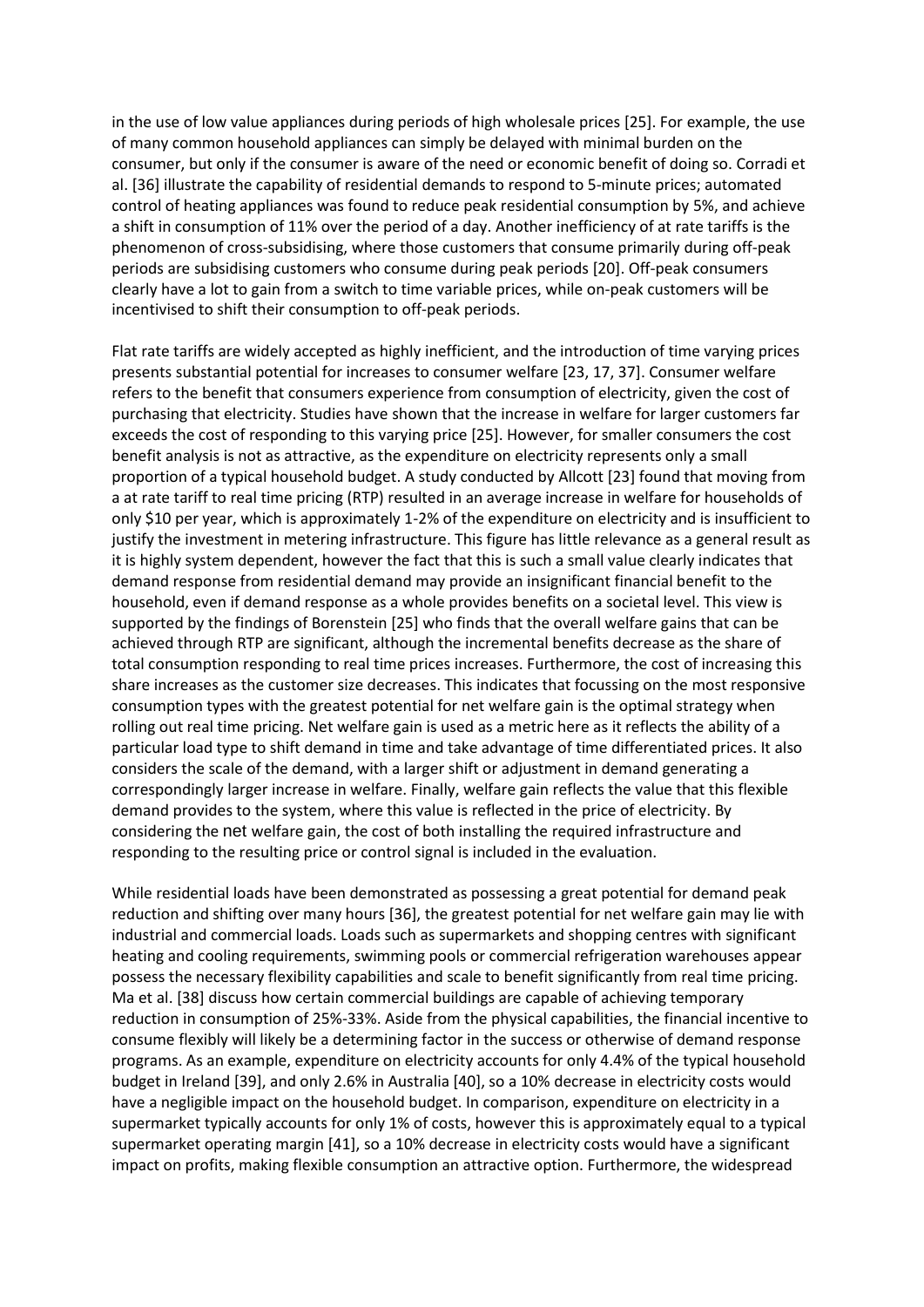use of automation in industrial processes implies that power consumption can be shifted in time without many of the complexities of end-user interaction that are expected with residential demand response. Detailed modelling is required to determine the exact flexibility achievable from such resources, and the value that such flexibility could provide to the system. Industrial and commercial applications are likely designed with efficiency in mind, and may not have a great scope for adjusting power consumption without breaching their operating constraints. However, if demand response appears to be financially lucrative, this should be included in commissioning assessments and may reveal an interesting option of over-sizing capacities for the express purposes of providing flexibility.

## **3 Challenges for Demand Response**

While it is true that much of the monitoring and communications technologies required for widespread demand response are currently available, the challenges for the control and optimisation of the response are not insignificant. Here we detail the central obstacles for the adoption of demand response as a contributor to system services, and some of the challenges that will remain if it is successfully implemented. These challenges are wide ranging and include establishing an efficient market environment for demand response, building a profitable business case, and effectively controlling demand through price signals, considering that the consumer will not behave in an entirely economically rational manner. The term economically rational is employed here in the sense that consumers will seek to minimise their cost of consuming electricity above all other priorities, and consequently that electrical demand exhibits a linear demand curve, where any change in price of electricity will induce a proportional change in demand.

# **3.1 Market and Regulatory Framework**

One of the greatest barriers for demand response is the lack of appropriate market mechanisms in current market structures [42]. Currently, demand response is primarily employed for the provision of emergency contingency support and ancillary services, with limited participation in the day-ahead market. This participation occurs in the form of direct market bidding as well as contracts between individual market stakeholders. The restrictive nature of these markets and contracts often requires that demand response is planned many hours ahead, or that substantial advance notice is required before the demand is adjusted in emergency scenarios. Such limitations, as well as stringent telemetry and performance standards, prevent demand from participating effectively in the power market [38]. Concerns over the burden placed on consumers limit the frequency and duration of demand adjustment events in many cases. System operators recognise that demand is a valuable resource, but that consumers may withdraw from demand response programmes if the inconvenience of participating becomes too great. The requirement of advance planning of demand response causes uncertainty in the response that can be achieved in real time. Furthermore, the requirement for advanced warning of adjustment events reduces the effective flexibility that demand response can provide, regardless of its physical capabilities. A particular load may be capable of adjusting demand instantaneously, but if regulations require an advance warning of 3 hours, the effective switch-on time of this resource becomes 3 hours, which is simply not competitive with existing flexible generation. Cutter et al. [42] have evaluated that while demand response is capable of providing substantial flexibility to the system, under current market structures the effective flexibility is not comparable to current combustion turbine (CT) generating plants. The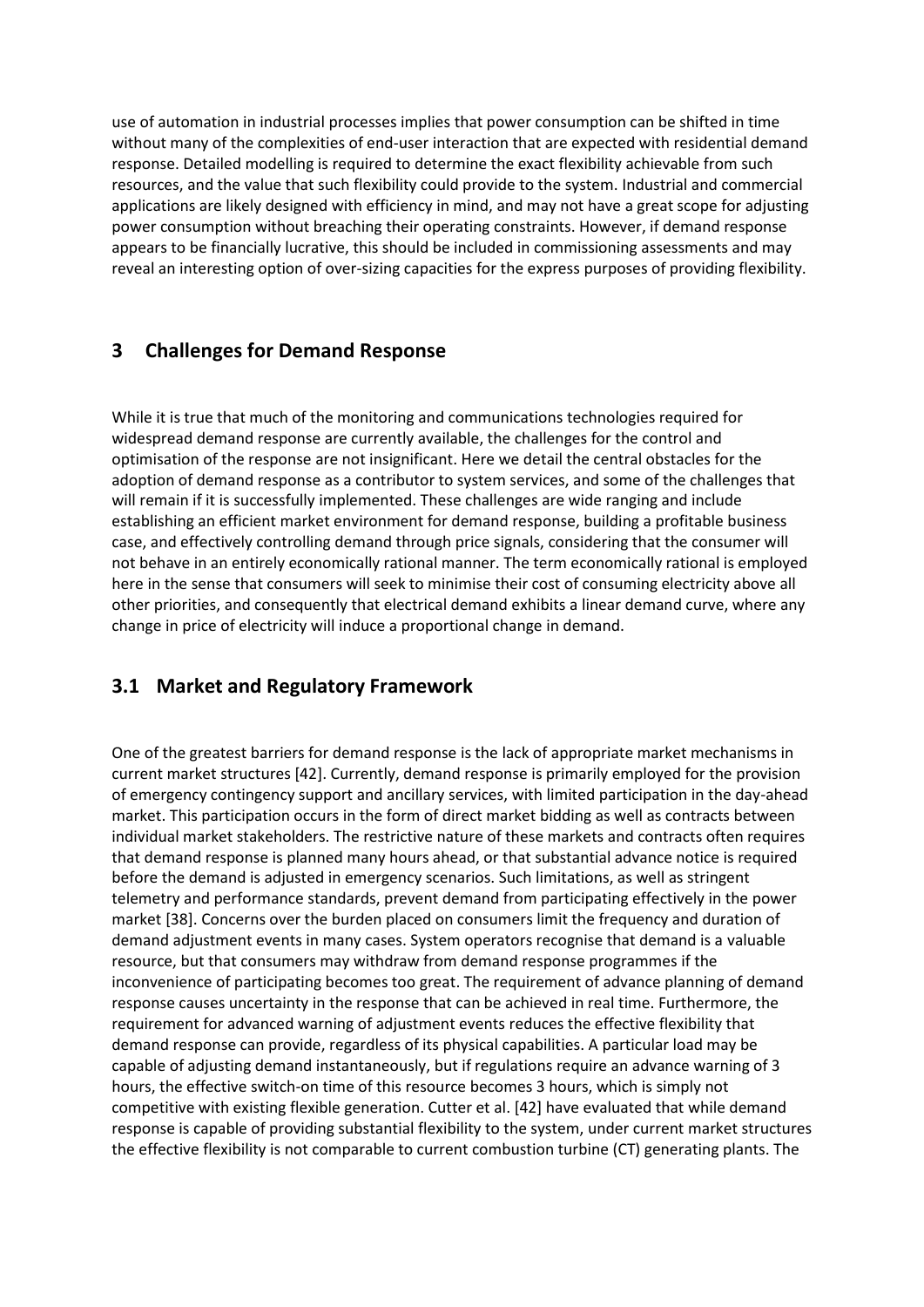central issue is that current markets are designed in a centralised homogeneous manner, which does not suit the diverse and distributed nature of demand.

A further barrier for demand response relates to current regulatory and tariff structures, particularly for residential customers. If customers are to respond to a price signal, a basic requirement is that this price signal is visible to them. Currently, the actual price of electricity in a customer's bill is not obvious, as the final bill includes other charges such as taxes, public service obligation (PSO) payments, and transmission and distribution network charges. Figure 2 shows a breakdown of the electricity prices for residential and industrial consumers in the UK and Denmark. The UK clearly has a more favourable pricing structure for demand response as the energy costs account for over 70% of the electricity cost for both industrial and residential consumers, while the Danish pricing structure filters the cost of energy heavily, with the share barely exceeding 30% for residential consumers.

An overhaul of this structure is required, however careful consideration is required to ensure that any redesigned market ensures the economic stability of the system. For example, while a move to real time pricing would increase social welfare, such tariffs do not adequately reflect capacity costs under the current market structure where generators bid their marginal costs. The use of marginal cost pricing in general is limited in its ability to reflect the overall cost of supplying electricity, considering both capital and operating costs, and to ensure that investment in system resources can be recouped. Introducing demand response into a marginal cost market framework is a complex task, as the marginal cost of demand response is not immediately evident as there is no direct equivalent to the marginal cost components of generators. Further complications are introduced when the capital cost of demand response is considered, and a method of compensation is sought. The question can be posed whether the capital cost should be compensated at all or to what degree, as the primary purpose of demand is not to provide flexibility but to serve the consumer with a particular service. Such complexities warrant a thorough examination of possible market frameworks to ensure that all parties are adequately compensated and the stability of the market is ensured.



Figure 2: Electricity Price Components

Any regulatory or market redesign must consider that the market must remain stable, providing efficient signals for generation capacity and network upgrades, while maintaining reasonable rates for consumers. Historically, the system operator was responsible for maintaining system security by requesting certain actions from generators and compensating or charging them appropriately. By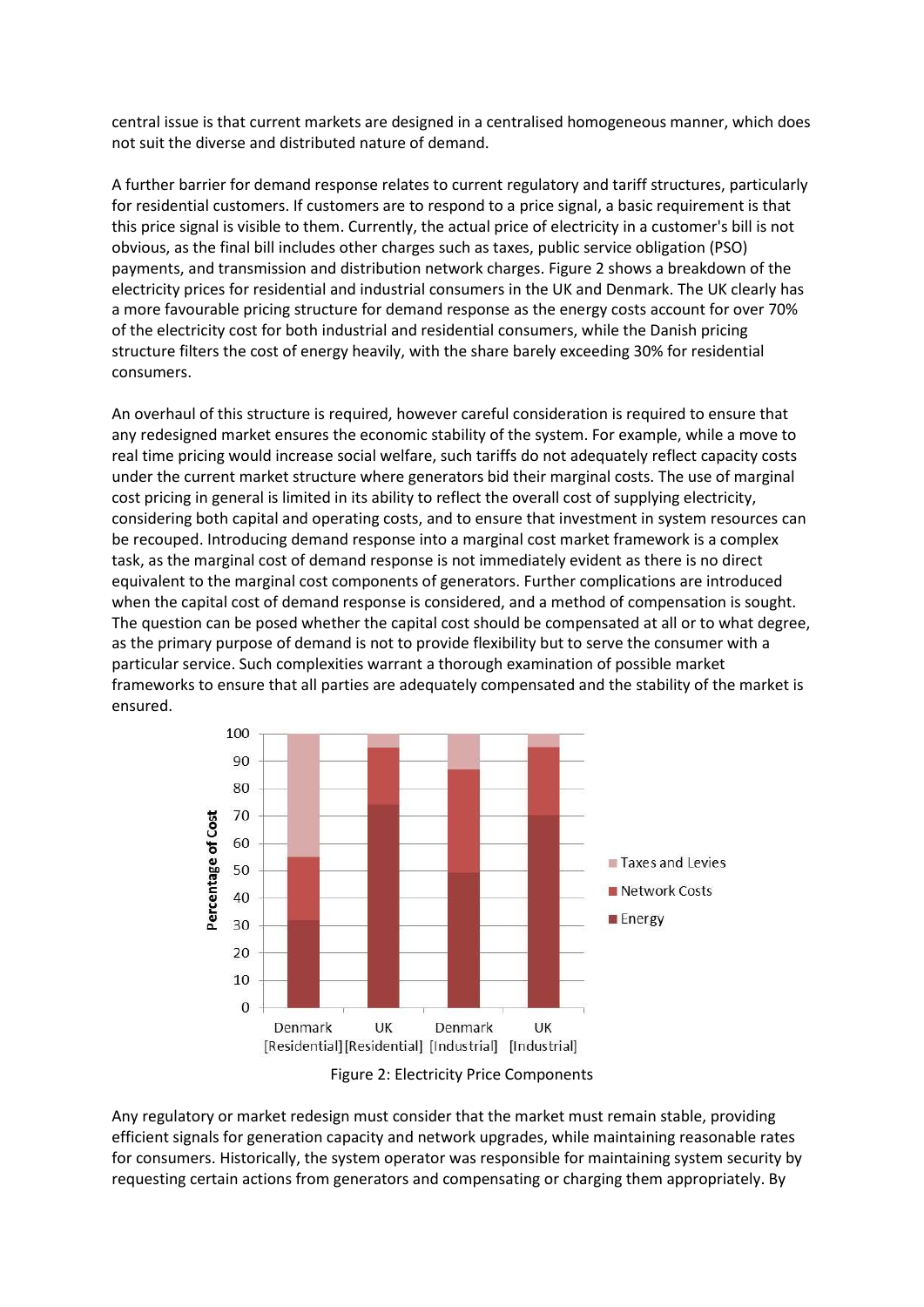moving to a framework in which price responsive demand is employed to provide certain system services, the responsibility for maintaining system security is partly shifted from the system operator to the end-user. Without appropriate limitations, end-users may be exploited to provide system services by exposing them to extremely high, or fluctuating, prices. This places an excessive burden on the end-user to provide a services that was previously the responsibility of the system operator. A suggestion to this issue is provided by Zugno et al. [43] where end-user tariffs could be restricted to a given range so that the burden of providing system services is not excessive, and other system stakeholders are still required to contribute to maintaining system security. Jónsson et al. [14] further suggest that customers could pay a premium to restrict the range over which prices vary. This would have the effect that the least flexible customers could remain at a fixed tariff, but would be required to pay a substantial premium. While this option may be attractive for consumers, a certain level of price variation may be required to ensure the viability of dynamic pricing and demand response. Strbac [20] notes that the economics of demand response are heavily dependent on the price differentials in dynamic tariffs. If the price varies over only a small range, the savings for consumers may not be sufficient to induce investment in demand response programs [23]. With smaller price variations, the incentive to shift demand is reduced, and even the most flexible and responsive of consumers may not be able to recoup their costs of installation or justify the burden of responding to prices. Additionally, if the demand response is limited, the system benefits of demand response may not be sufficient to cover the cost of the control and communications infrastructure. On the other hand, if the price differentials are substantial, and consumers have the ability to respond sufficiently rapidly to them, the financial benefit could be significant, particularly in the case where the price of electricity is negative, as has been occurring with increasing frequency on a number of power markets. A striking example occurred on Christmas Day of 2012 where the wholesale price of electricity in Denmark sank to -200DKK/MWh for six consecutive hours, a magnitude far greater than the average price in 2012 of approximately 37DKK/MWh [44].

The impact of demand response on the power market is difficult to predict. Previous discussion in this paper has highlighted how a reduction in price volatility is commonly seen as a key advantage of demand response, as demand will respond to extreme prices, thereby reducing their incidence over time. If extreme price events are caused by a scarcity of certain resources, such as regulating power, and demand response can provide this service at a lower cost, then such extreme price events will certainly be reduced in frequency or magnitude. This is an intuitive result, however, and it overlooks the complexity of the market such that the true outcome may be quite different. There is a clear conflict of priorities here, as the market seeks to find the most efficient solution, which may coincidentally reduce the variability in price, while the consumer sees the most benefit when prices are highly variable. This uncertainty over the impact of demand response on price variability brings into further question the results of studies such as that by Allcott [23] which provide numerical values for the benefit of demand response, particularly as that study considered a limited population of responsive demand acting as a price taker rather than having an impact on the determination of the price. Without more accurate market and demand response models, it is difficult to predict the true impact of demand response on the market, so the financial benefit for consumers could be significantly different from that calculated using existing market models. A similar argument can be applied to electrical storage technologies; demand response and storage share a number of key characteristics, most importantly the possibility of consuming power during low price periods to reduce consumption (or to discharge stored energy) during high price periods. Thus, the need for detailed market studies is not limited to systems with high levels of demand response, but is required on all systems that expect a high penetration of technologies capable of energy arbitrage.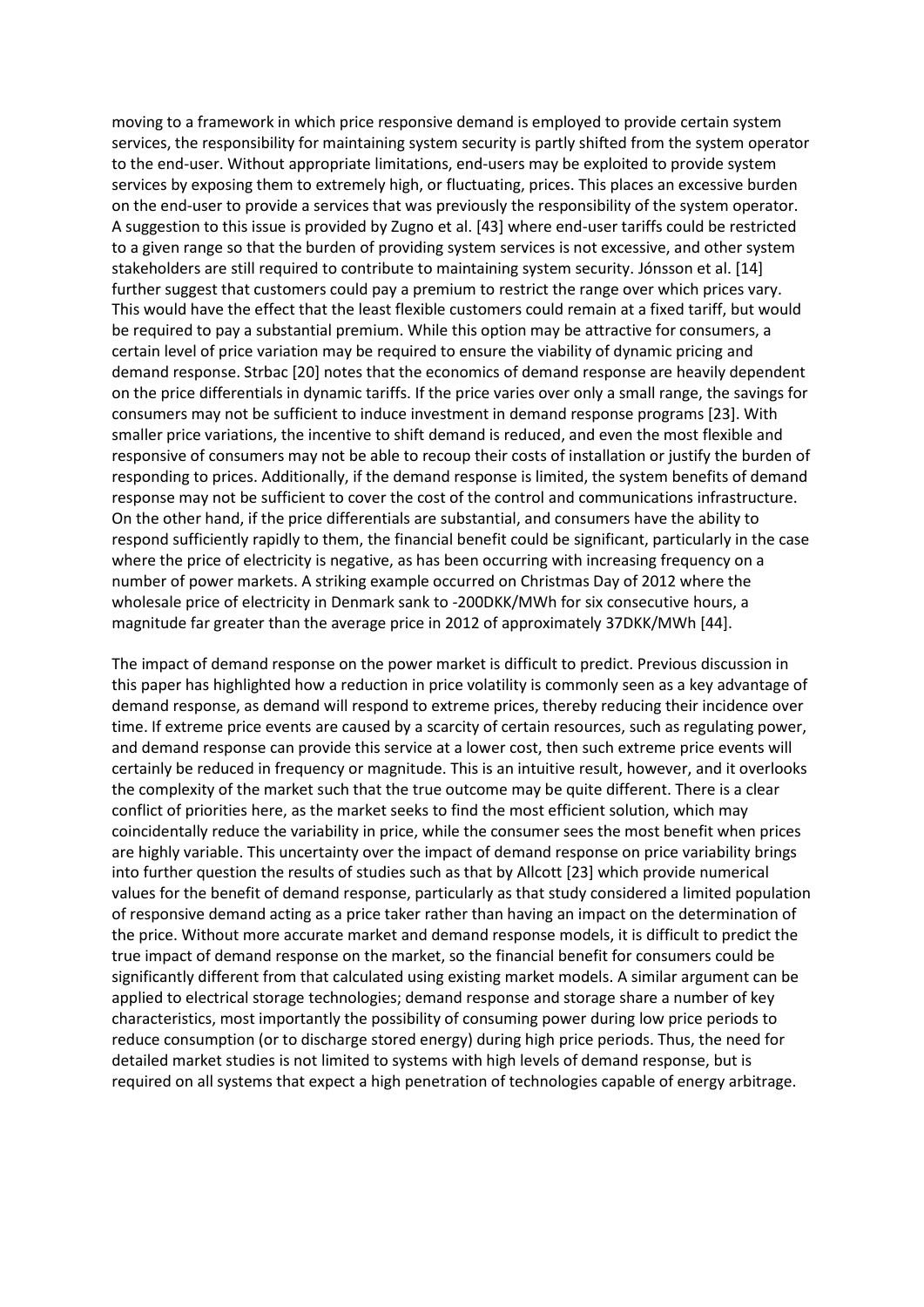## **3.2 Establishing a Business Case for Demand Response**

Strbac [20] highlights a central issue that is not generally considered, that of the difficulty in establishing a business case for demand response. While it is acknowledged that extending the electricity market to incorporate demand results in a more efficient market with increased social welfare, this welfare is distributed among a number of different parties. It may be quite difficult to develop a business model that can collect a sufficient amount of this increased welfare with sufficient certainty to make the business viable and to justify the required investment in infrastructure [38]. For example, if a wind plant owner operates a demand response resource it will benefit from the balancing services that demand can provide. At the same time, this behaviour may result in more efficient use of transmission or distribution capacity, resulting in a benefit for the otherwise separate transmission system operator. Another example of unintended redistribution of welfare occurs in the case where only a portion of the customer base is subject to time varying prices. In this case, the overall cost of electricity is reduced through the behaviour of flexible customers, resulting in a transfer of wealth from generators to inflexible customers [33]. This occurs as flexible consumers respond to peak prices by reducing consumption, thereby reducing the need for peak generation plants and reducing the average price of electricity. Consequently, generators lose out through reduced operating hours and revenue while consumers on a flat rate tariff see the reduction in the average wholesale price reflected in their bill.

A number of suggestions for business and market models are presented in the literature. A common proposal is the use of an aggregator to represent the flexible behaviour of a large number of demands in existing market models [45, 46, 47, 48]. Under this proposal, the aggregator bids into the market and must then meet its obligations through its demand portfolio. This can be achieved either through direct or price-based control. In the case of price-based control, the price that customers see may vary significantly from the price that cleared on the market, as its intention is simply to induce a demand behaviour that meets the aggregator's obligation. The aggregator will submit a bid to the market, however this doesn't mean that the aggregator's bid price is the market clearing price, so the aggregator must issue a separate price to its demand portfolio. This price has no relation to the marginal costs of electricity, so while the aggregator is capable of meeting its contractual obligation with the market, the end-user is not paying the true marginal cost of providing electricity, as is commonly presented as a benefit of real time pricing.

An alternative approach that is discussed in a number of works is to allow demand to respond directly to the market price in real time. The response of demand in this case can be expressed in the form of a price elasticity value, which relates a change in price and the consequent change in demand. If this price elasticity value can be observed, an aggregate demand curve can be constructed which allows the responsiveness of demand to be considered when clearing the wholesale market [47, 49]. Difficulties with this approach can be experienced when the demand curve is not sufficiently well approximated. Roozbehani et al. [50] discusses the issue of demand and price volatility under real time markets, where this volatility is due to control issues and is separate from the variability in price discussed previously. In particular, asymmetry of information is found to contribute to oscillatory behaviour in demand. Asymmetry of information occurs when there is a delay between price setting and consumption, so a prediction of the response is required, that is, the market operator must predict information which the end-user already knows. In the case that consumers are very flexible they have no incentive to reduce the price volatility as their flexibility allows them to minimise their costs. If, however, customers have a constraint on the rate at which they can alter their consumption, it is in their interest to reduce price volatility. Price volatility could be reduced by consuming power in a more predictable manner or by providing the system operator with information on the intended consumption profile. A similar discussion is presented by Callaway and Hiskens [9] where plug in electric vehicles (PEV) are subject to time varying prices while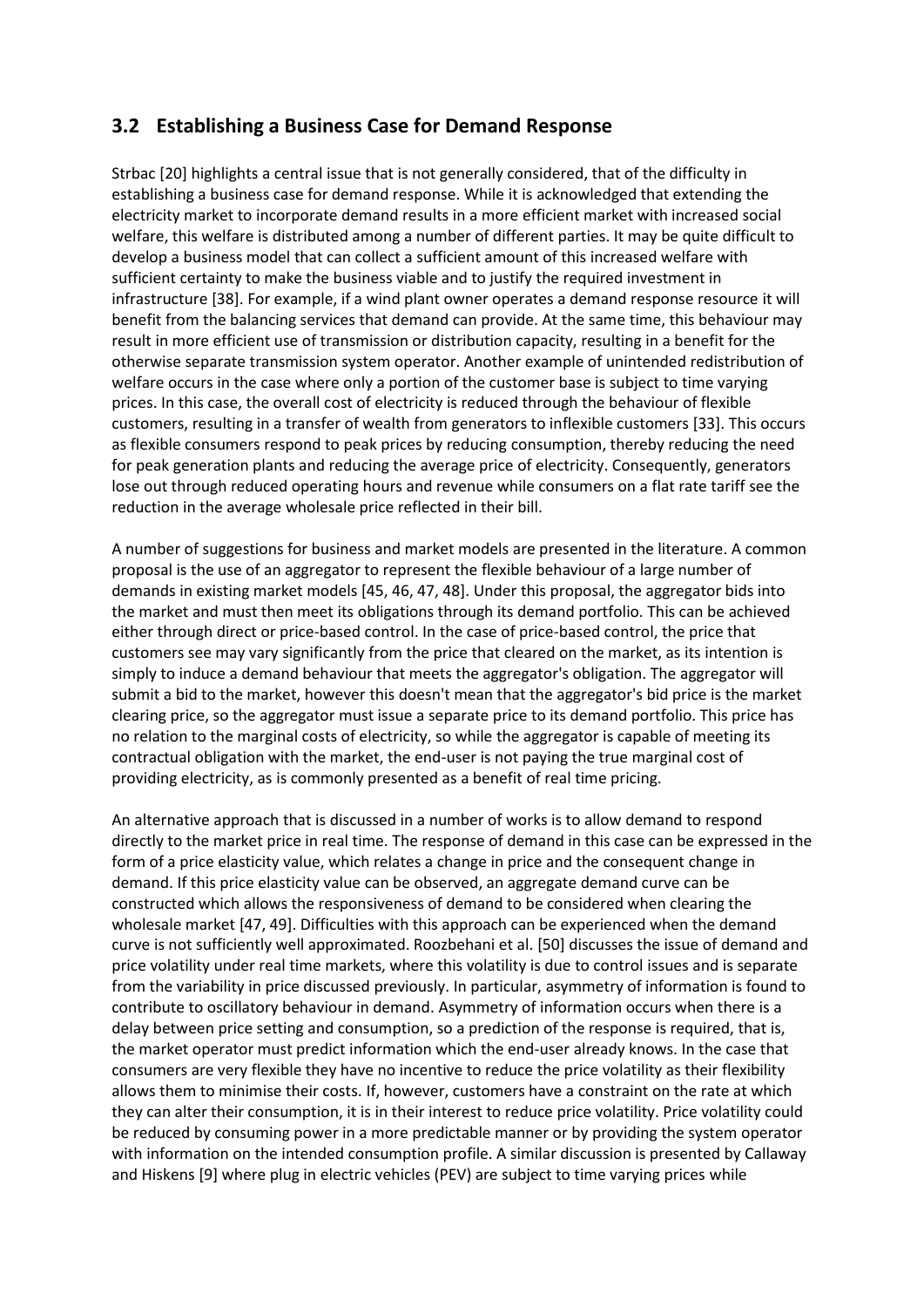charging. The demand from vehicles displayed oscillations when the population of vehicles became very large, this oscillation was driven by the interaction between demand and price. This work suggests that real time pricing may not introduce such oscillations where the population of responsive demand is small, as the impact of the demand response on the price is reduced. However, the nature of the PEV fleet as a homogeneous load, where each PEV has similar operational characteristics, may have improved the prediction of price response in this case, resulting in a more stable system. Roozbehani et al. [50] notes that appropriate control laws could be used to regulate the interaction between demand and the market to reduce demand and price volatility caused by information asymmetry, although this would cause a loss in economic efficiency.

This issue raises the question of the value of information on the responsiveness of demand. Indirect control is generally favoured as this price-based control allows for the most economically efficient outcome, however if the uncertainty and instability associated with this control paradigm are excessive it may be necessary to consider direct control. Direct control requires detailed information on the demands subject to control and their surroundings, as well as substantial computational power to process this information. In comparison, indirect control simply estimates the responsiveness of demand from aggregated demand and price data. If the benefit of the certainty of response provided through direct control exceeds the associated computational costs and the loss of economic efficiency due to the elimination of price signals, direct control is an attractive option.

## **3.3 Difficulties Establishing Demand Response as a Valuable Resource**

Widespread adoption of demand response may not be viewed favourably by all participants in the power market. In particular, if the capacity value, or the availability in times of need, of demand response is significant, owners of peaking plants will likely see their capacity factors decrease as demand response takes over some or all of the responsibility for regulation, load following and ramping [45, 42]. Figure 3 shows a possible outcome of widespread demand response adoption; under an extreme scenario, demand response will be sufficient to meet almost all fluctuations in power output from non-dispatchable renewable resources, and the net load will consequently be almost constant, allowing conventional generators to operate at a constant power output. Subfigure 3(a) shows a typical load duration curve (LDC) on conventional power system, where fluctuations in both (non-flexible) demand and renewable resources mean that the net demand profile is variable, and flexibility is required from generators to maintain the system balance. The LDC orders the demand on a power system in descending order for each hour of a year, where the highest demand levels (furthest left on the LDC) are met by peaking plant, which have a very high marginal cost, while intermediate demand levels are met by intermediate generators. These peaking and intermediate generators are required to be quite flexible as they are typically brought online to meet ramps in demand. Base demand is approximately the minimum level of demand on the system for the year, and is met by inflexible, low cost generators such as nuclear plants, which operate most efficiently at a constant output. Sub-figure 3(b) shows the extreme demand response scenario. The load duration curve shows that inflexible base generation is sufficient for almost all hours of the year, while flexible generation is required to meet any fluctuations that demand response cannot eliminate. Under such a scenario, the operating hours (and consequently the capacity factor) of the flexible (intermediate and peak) plant will be significantly reduced. This will have a significant impact on the potential for generator owners to recover their investment, possibly leading to the decommissioning of otherwise operational plant. Such a scenario would clearly be greatly opposed by operators of flexible generators, even though it may present an efficient solution for the system as a whole. The decommissioning of such generators may additionally cause difficulties for the system operator as conventional generation will still be required to provide such services as inertial and voltage support, which demand response is incapable of providing [45].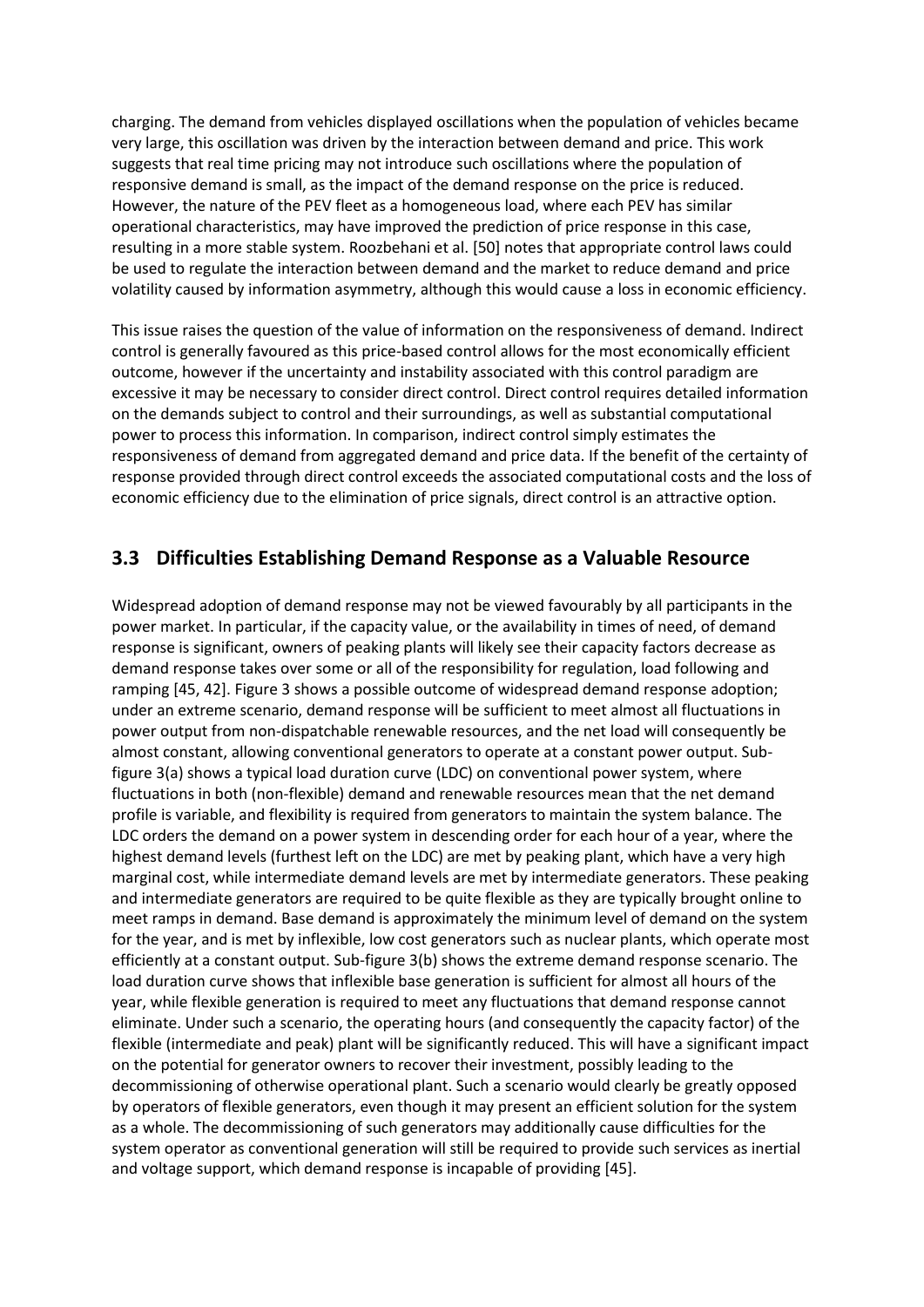

Figure 3: Comparison of Load Duration Curves

Even if opposition from existing stakeholders is overcome, demand response may not be a valuable addition to the system if the existing power system has a high proportion of flexible plants in its generation portfolio. The most significant factor affecting the value that demand response provides to the system is the flexibility of the existing generation on the system [20, 51]. Systems with large amounts of inflexible base load generation and a high penetration of wind generation show the greatest potential for demand response to provide additional system value. In fact, Strbac [20] shows that it is only in such systems that demand response becomes competitive over traditional flexible generation plants. Their analysis is based on a comparison between demand response and conventional generation for the provision of spinning reserves<sup>1</sup>, and the reduction in fuel costs brought about by using demand response over conventional plant. However, the note is made that demand response doesn't provide spinning reserves, but standing reserves, so the true competing resource would be plants capable of a rapid start such as open cycle gas turbines (OCGT). The additional capitalised value of demand response over OCGT is calculated as less than \$50/kW which is most likely insufficient to fund the implementation of demand side management, and furthermore unlikely to be considered sufficiently attractive to drive investment in an as yet unproven technology over a tried and tested approach.

## **3.4 End User Behaviour**

**.** 

Human nature is a further issue which compounds the problem of market design for demand response. While large generators typically exhibit economically rational behaviour through their profit maximising objective, smaller customers do not show the same rationality in their consumption decisions. End-users, particularly in the residential sector, have many different priorities, and minimising their electricity bill may not be at the forefront of their concerns. In contrast, the profit-driven objectives of generators means that their behaviour fits established economic models. Consequently, enough information can be drawn from their bidding behaviour for their supply curve to be revealed [52]. The corresponding demand curve is much more difficult to extract from demand behaviour due to its dependence on many different and time varying external factors, ranging from the weather to whether the consumer cooks dinner using an electric oven or a gas cooker. Empirical studies have demonstrated some of the ways in which consumer demand doesn't fit the conventional economic model.

 $^1$  Spinning reserves are provided by generation units which are already online, or spinning, and have the ability to increase or decrease their production. Standing reserves are provided by generators which are not online and must start up, which typically takes some time. Generally only quick start units are employed for standing reserves.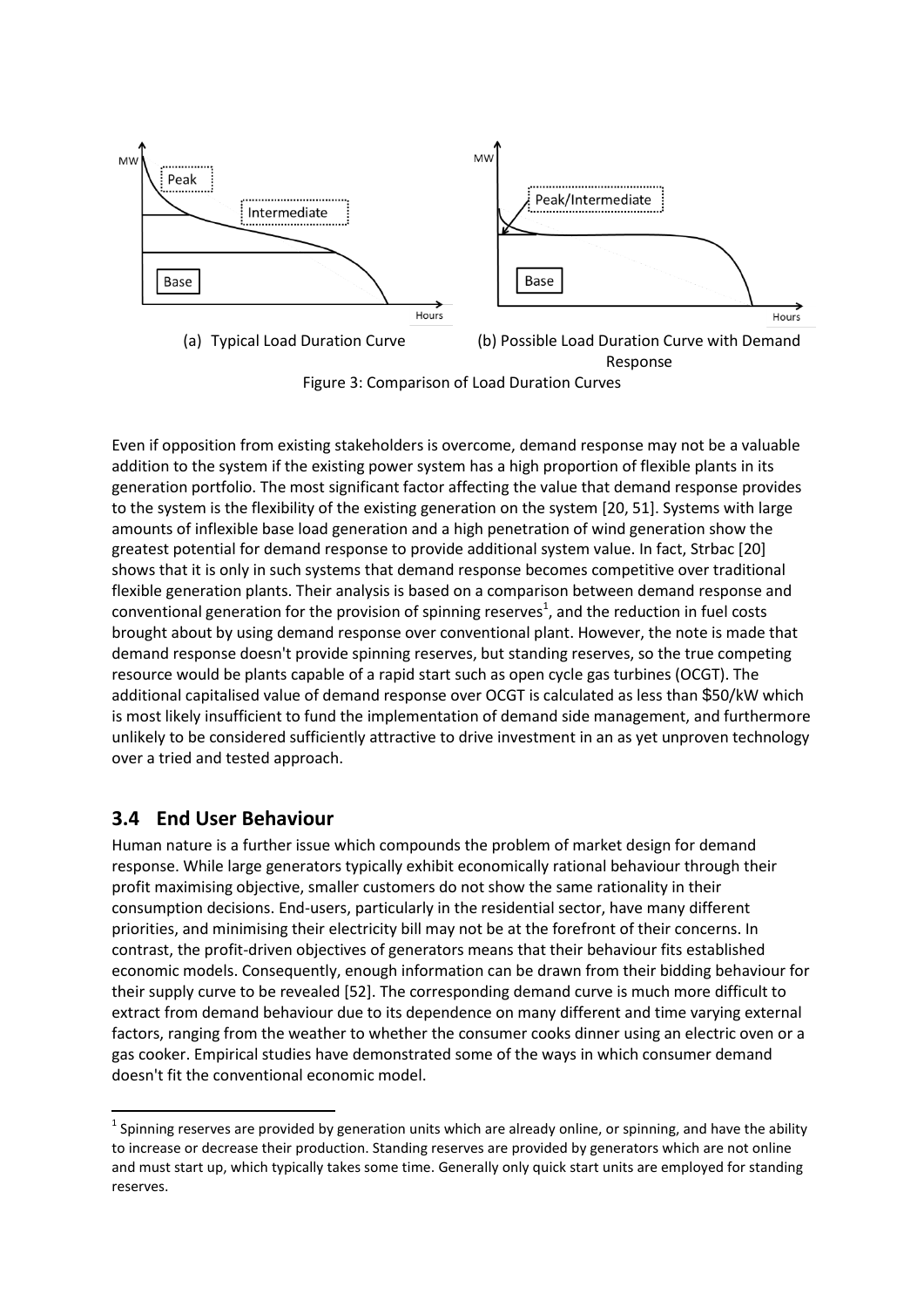Thorsnes et al. [24] consider 400 households in Auckland, New Zealand which were subject to TOU rates. Their price elasticity of demand was found to vary with time and according to the external temperature. During winter peaks the demand was less elastic as home heating became critical, even though this is when demand response would be most beneficial to the system. This indicates that although demand may be present, it may not be capable of providing flexibility. Furthermore, the households were divided into two groups with different price differentials between on and offpeak periods, however no significant difference was found between the consumption patterns of the two groups. This indicates that the consumption change is not linearly related to the price change as is conventionally assumed, but that the consumption change to any price change will be similar regardless of the magnitude of that price change. If the conventional linear price-demand relationship were applicable in this case we would expect the housing group subject to a larger price differential to exhibit a correspondingly greater change in demand. This conclusion may only hold in the particular case of TOU tariffs, where the price differential is fixed and known to the consumer. Under real time pricing, this effect may be reduced, however other effects may be experienced, such as consumer fatigue. Requiring consumers to interact with the power market and adapt their consumption pattern to a continually changing price is very intensive, and may lead to the case where only the most extreme prices induce a response from demand.

An additional aspect of demand response behaviour that doesn't fit the conventional economic model was found by Thorsnes et al. [24] when comparing the consumption patterns of TOU consumers to their previous fixed-tariff consumption patterns. Consumers exhibited asymmetric response to prices, with limited reduction in demand during peak periods, but with a significant increase in consumption during off-peak periods. This effect was particularly evident in higher income households. A similar study is discussed by Allcott [23] where households in Chicago were subject to hourly varying prices. Asymmetry of response was also evident here, but interestingly it was in the opposite direction, with a substantial decrease of consumption during peak periods, but no increase during cheaper periods.

These seemingly irrational features of demand behaviour are said to stem from two central issues. Firstly, there is a lack of understanding of the need for demand response and about electricity consumption in general. Kim and Shcherbakova [53] highlight the fact that the vast majority of consumers have little to no understanding of electricity markets, or even of their own consumption. Studies have shown that simply informing the consumer of their consumption in real time through a display mounted in the home can have a dramatic impact on their consumption. Faruqui et al. [54] show that even with a fixed tariff total consumption can be reduced by between 7% and 14% by installing an in house display of current consumption. Allcott [23] discusses a similar phenomenon where information on the price is provided to the consumer in real time. This study showed that by placing coloured lights on flexible appliances which change colour according to the current price of electricity, the elasticity of consumers can be significantly increased.

Secondly, the manner in which consumers view their purchase of electricity makes them less likely to exhibit rational economic thinking. For most consumers, electricity is viewed as a service rather than a commodity, making it difficult to understand variations in price and the need to consume flexibly. A comparison between buying a new car and paying for electricity is made by Kim and Shcherbakova [53]. Both of these actions account for approximately the same proportion of annual household expenditure (when considering annualised car payments), but significantly more thought is put into the car purchase. This is because payment for electricity is a passive action which occurs at regular intervals, so does not require substantial consideration from the consumer. This lack of interest results in a low response to price changes; Kim and Shcherbakova [53] suggest that moving customers to a pre-payment plan could make purchasing electricity into a discrete purchase. The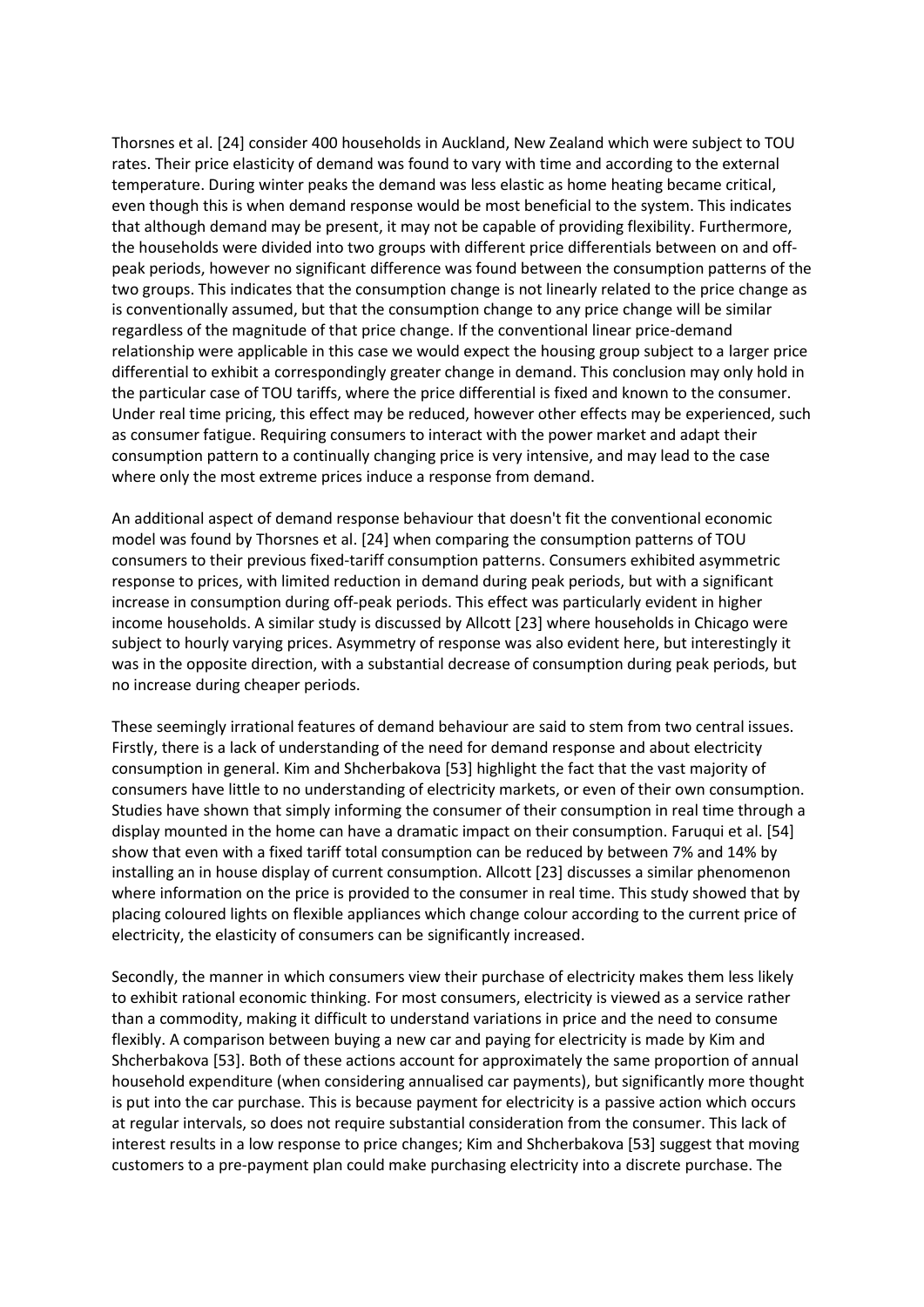payment for electricity would then no longer be at regular intervals, and would require more consideration from the consumer. Increasing consumer awareness in this manner can increase their flexibility to price signals.

It is evident that requiring consumers to respond directly to prices is suboptimal and results in behaviour that cannot be explained by conventional economic models. This is a clear argument for the use of extensive automation for demand response, both to reduce the burden of price response on consumers and to ensure a more predictable and efficient response from demand. Consumer interaction could be simply limited to the selection of temperature limits and the on/off state of the appliance, while allowing a controller to determine the optimal consumption profile in response to the price signals. Nevertheless, there will still be a degree of human interaction that should not be overlooked and should be incorporated into demand models for price setting. This is because the impact of human interaction with demand is not limited to economic decisions, but also influences the physical availability of the flexible demand resource. Even if appliances are controlled automatically with limited input from the consumer, if an appliance is not switched on, it cannot be used for providing flexibility. Similarly, if the appliance must operate at its maximum output level just to meet the end-use demand, it cannot provide flexibility. An example of this was provided previously from the work of Thorsnes et al. [24] where heaters cannot provide flexibility when the demand for heat is critical. As such, the consumer's need for a particular appliance dictates the demand flexibility available to the system.

Kirby [18] considers the diurnal profile of consumption and explains that on a diurnal scale, demand is well suited to providing flexibility as demand is typically highest when spinning reserves are scarce. This conclusion was reached following an analysis of the diurnal profile of air conditioning loads in the United States and the corresponding profile of prices for contingency reserves. The peaks in reserve price and demand were well correlated, indicating that demand is available when reserves are most expensive, or equivalently most scarce, however it doesn't consider whether demand is capable of providing flexibility at these times.

This argument raises the question of the capacity value of demand response. The capacity value of demand response as employed here refers to the availability of demand for the provision of flexibility, and its correlation with the need for system services. If demand is frequently available to provide flexibility, but not at those times when critical balancing services are required, then it provides limited value to the system, that is, it cannot replace many MW of capacity from an ideal generator which has 100% availability. The presence of demand can be considered as a necessary (but not sufficient) condition for the availability of demand flexibility (as employed by Kirby [18]). If we consider the example of demand response balancing fluctuations in wind power output, the most ideal scenario would be a high correlation between wind and demand. Figure 4 shows the average normalised seasonal profiles of demand and wind generation on the Irish and ERCOT power systems. The Irish system shows a reasonable correlation between wind and demand, giving a high level indication that demand response could be a valuable resource in terms of balancing wind fluctuations. In comparison, the ERCOT system shows a distinct lack of correlation, where a high wind output in the winter months coincides with lower electricity consumption. This indicates a reduced availability of demand to manage wind fluctuations when wind output is greatest, which may suggest that another resource such as flexible generation or storage may be better suited to provide this service. The simple illustration in Figure 4 shows that the value of demand response is highly system specific; depending on consumption behaviour, prevailing wind and weather conditions, and the availability of, or need for, support services. However, it is important to consider this capacity value on a number of different time scales. Averaged seasonal profiles provide easily digestible results, however they don't reflect the operational challenges faced on an hour-to-hour and minute-to-minute basis. A favourable seasonal correlation may give a false indication of the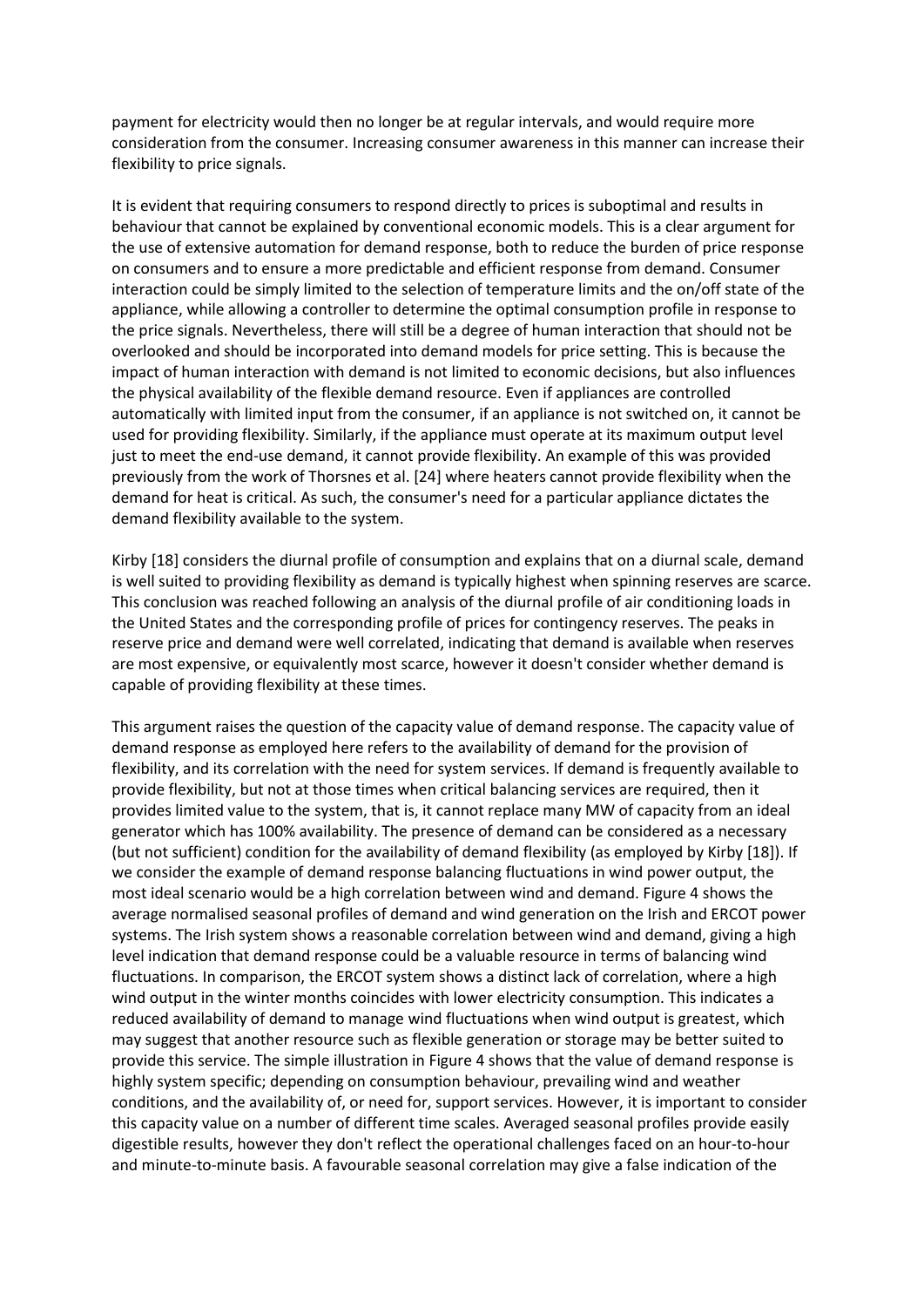value of demand response if the demand is either unavailable, or incapable of providing flexibility when it is required.



Figure 4: Correlation between Wind and Demand on the Irish and ERCOT Power Systems [55], [56].

This discussion highlights two key points; firstly, that the capacity value of demand response should be considered on many different time scales, and secondly, that this capacity value should be incorporated into resource capacity planning. The long-term benefits of demand response primarily concern a more efficient use of system resources. Previous discussion in this paper has shown that this is mostly considered in terms of a reduction in generation capacity requirements. It is imperative that the capacity value of demand response is considered when evaluating the impact on generation capacity requirements, as the intuitive concept that demand response will reduce the operating hours, or capacity factor, of the most expensive generators may not apply in all cases, particularly when the seasonal variations in availability of demand flexibility are considered. Furthermore, the long-term impacts of demand response are not limited to generation capacity requirements, but will influence the composition of the entire system resource portfolio, including generation, storage, interconnection and transmission, while also encompassing adjacent systems such as natural gas distribution, district heating and water treatment and distribution. An integrated approach to portfolio planning is required to ensure the development of the most efficient portfolio of resources, considering the interaction and complementarity between different components, in particular considering a range of different time scales.

#### **4 Demand Response Modelling Assumptions**

The works in this field have outlined the many benefits that can be brought about by increasing the responsiveness of electrical demand. Unfortunately, a lack of experience with demand response has necessitated the employment of numerous assumptions in the modelling approaches adopted. As a consequence, it can be argued that the estimations of the benefit of demand response are dependent on these assumptions and an accurate evaluation has yet to be achieved [34]. The widespread implementation of demand response requires significant investment, and at such a critical stage in the development of policy and technological strategies for demand response, it is essential that all of the involved parties are correctly and fully informed. Here we detail some of the most significant assumptions used, and highlight their shortcomings.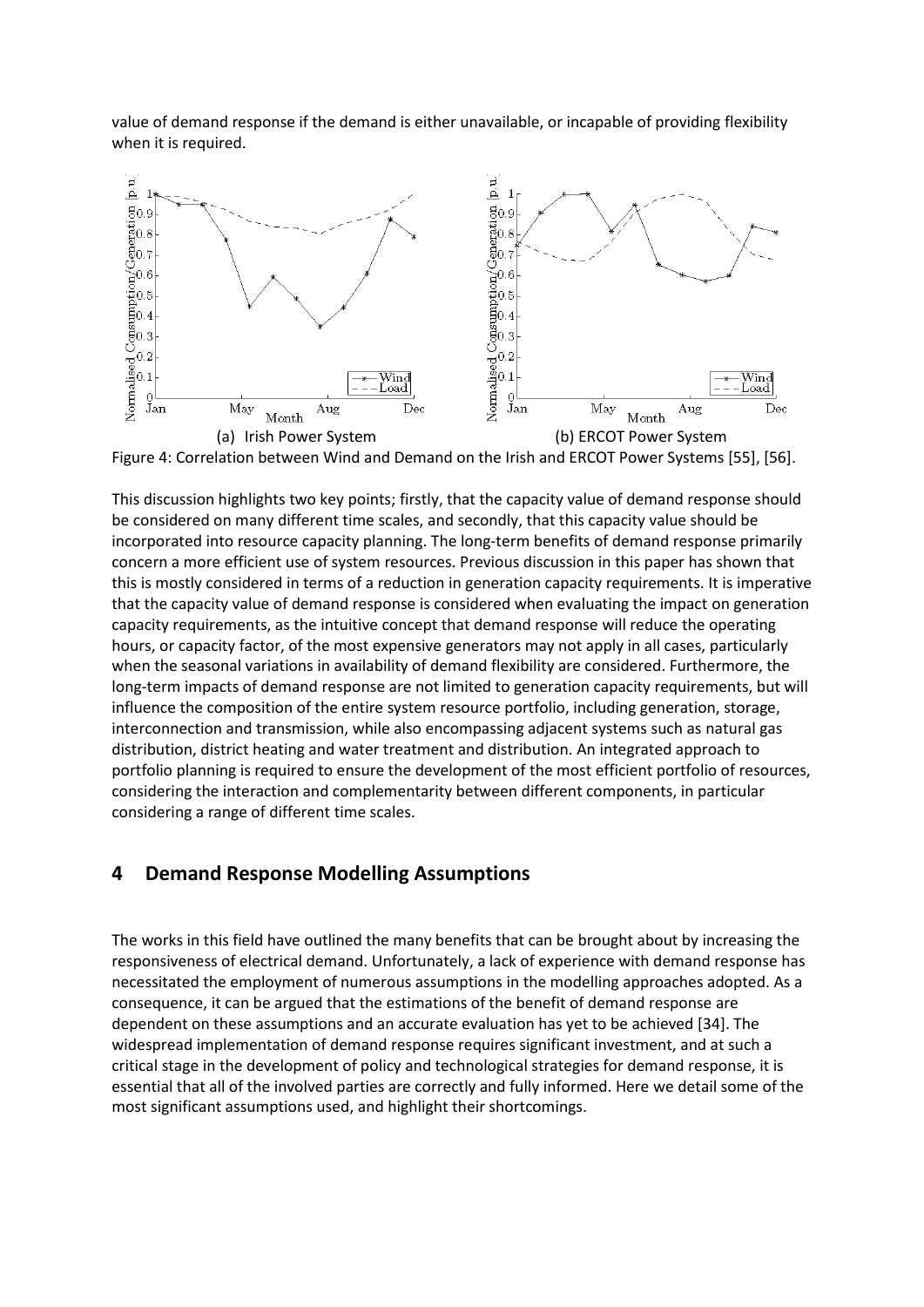#### **4.1 Economically Rational Demand Behaviour**

One of the most common assumptions is that all demand behaves in a completely economically rational manner and can be described by a linear demand function, most commonly based upon an elasticity value. The value selected for the elasticity of demand is often selected at random, with limited consideration for the physical characteristics and constraints of demand [17, 16, 49]. While this is a tempting approach as the concept of an aggregate demand bid curve fits well with the current wholesale market model, the representation of demand in this manner is unrealistic. Firstly, previous discussion in this paper has highlighted that the responsiveness of demand is dependent on a number of external variables such as temperature, that it may be non-linear [24], and asymmetric, where the magnitude of the response to a high price may be different to the response to a low price [23]. Secondly, modelling demand response based on a single elasticity value assumes that demand can only increase or decrease its consumption instantaneously, and cannot shift in time. In order to represent this behaviour, an elasticity matrix would be more appropriate as it incorporates both selfand cross-elasticity, where cross elasticity considers the shift of demand to another time period due to a change in price at the current period. An elasticity matrix therefore considers that energy which is not consumed now, through a reduction in demand, must be recovered later; a simple elasticity value doesn't consider this at all. The need for consideration of cross elasticity has been acknowledged in a number of works; however it is employed in very few cases. Sioshansi [49] argues that consideration of cross elasticity can only serve to support the case for demand response. The example is given where wind generation in a given period is lower than was expected and the price is consequently higher. In this case the demand would respond to a greater extent if cross elasticity is considered, as it responds to the higher price in the current period (self-elasticity) and the relatively cheaper price in adjacent time periods (cross-elasticity) where the wind output was as forecast. A contradictory position is adopted by De Jonghe et al. [17], as their numerical calculations conclude that consideration of the cross- elasticity value reduces the demand response attainable. The authors considered the case where several consecutive hours have similarly high prices; in this case the demand reduced in one period is shifted to another period, or over multiple periods, and this occurs for each of the periods during which the price is high. This results in the combined effect that some demand from a given period is reduced, but demand from many other periods may be shifted to this period. Thus, the total demand response attainable when both self- and crosselasticity are considered is reduced from the case where only self-elastic behaviour is exhibited. These two contradictory viewpoints clearly demonstrate the lack of understanding pertaining to this area. Figure 5 is a very simple example of the impact of considering self- and cross- elasticity of demand. In this case, the basic demand level is constant, and the objective is to induce as much flexibility as possible through a varying price signal.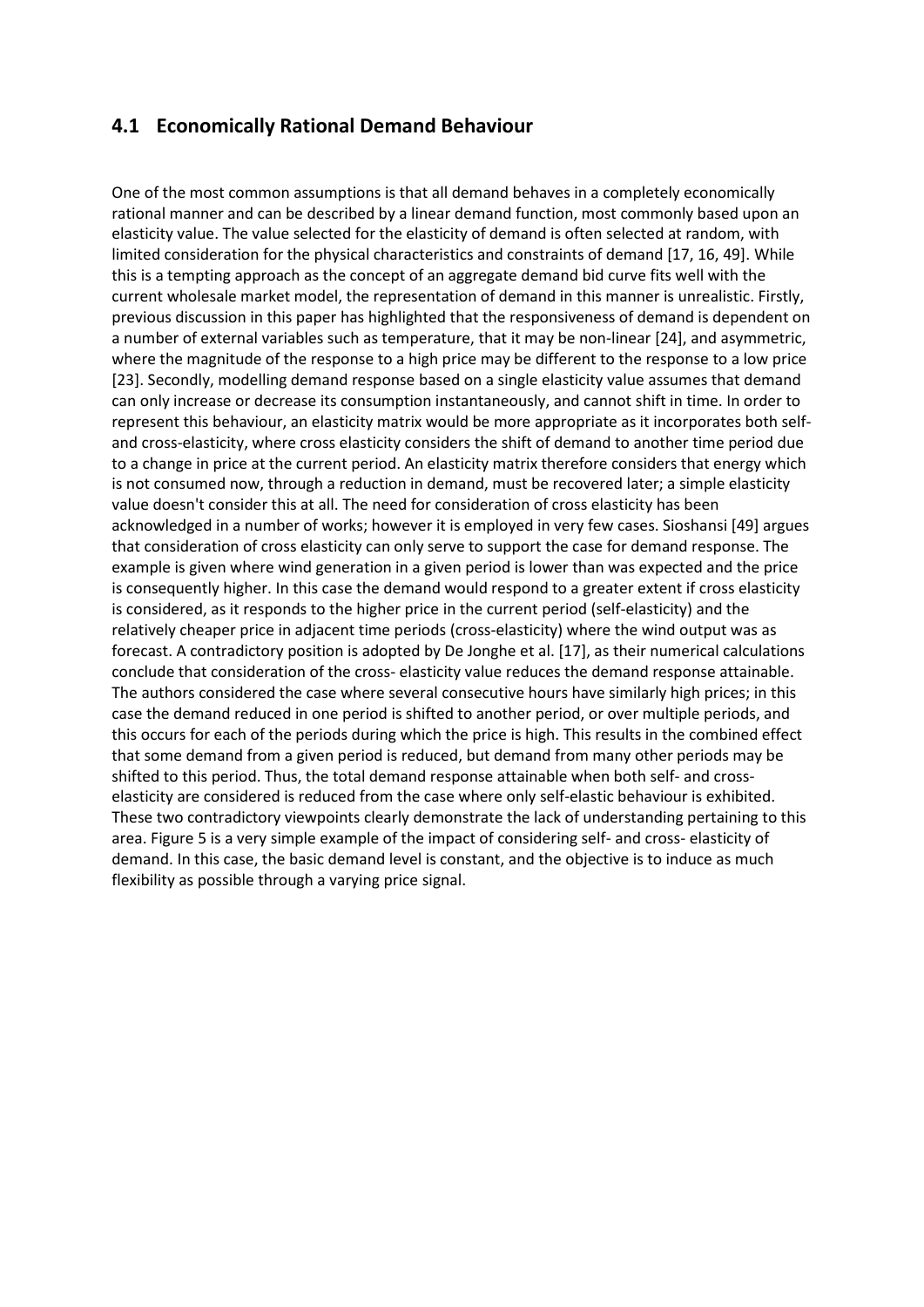

Figure 5: Comparison of the Effects of Self- and Cross- Elasticity on the Achievable Demand Response

The benefit function of demand is derived as by De Jonghe et al. [17], using two separate elasticity matrices; one with only self-elasticity and the other with the same self-elasticity but also incorporating cross-elasticity. The resulting demand levels are found by maximising the benefit of demand with respect to the price signal shown in the figure. It is clear here that the flexibility achieved in the self-elastic case exceeds that in the case where both self- and cross-elasticity are considered, however this simple example only stands as an illustration of the impact of considering different forms of elasticity, as demand response is very poorly represented in the form of an elasticity matrix and more detailed modelling is required to achieve a realistic representation of its capabilities.

A further phenomenon that is not represented through an elasticity value is that of response saturation, that is, the energy limited nature of demand. Taking the example of a household space heating appliance, consider that the power system conditions dictate that a decrease in consumption is required over a prolonged period, and the necessary price signal is issued. The appliance will comply initially by reducing its consumption, but its local constraints dictate that the temperature cannot fall below a given threshold so the response can only be maintained until the minimum temperature is reached, at which point the local control will require that the appliance commence power consumption again. This phenomenon is acknowledged in certain works, but is not considered in any of the modelling approaches adopted. Saturation is a clear illustration that even when demand response is controlled automatically and operates in a least cost manner, the resulting demand behaviour may not fit the conventional economically rational model. The phenomenon of saturation is discussed by Roozbehani et al. [50] who described price responsive demand as having a dependence on both price and the current state of the demand, that is, the amount of demand that was scheduled for consumption previously but has been delayed until now due to price conditions. This behaviour mimics that of a storage facility, where balancing support can only be provided until its storage capacity is reached, or the stored volume has been expended.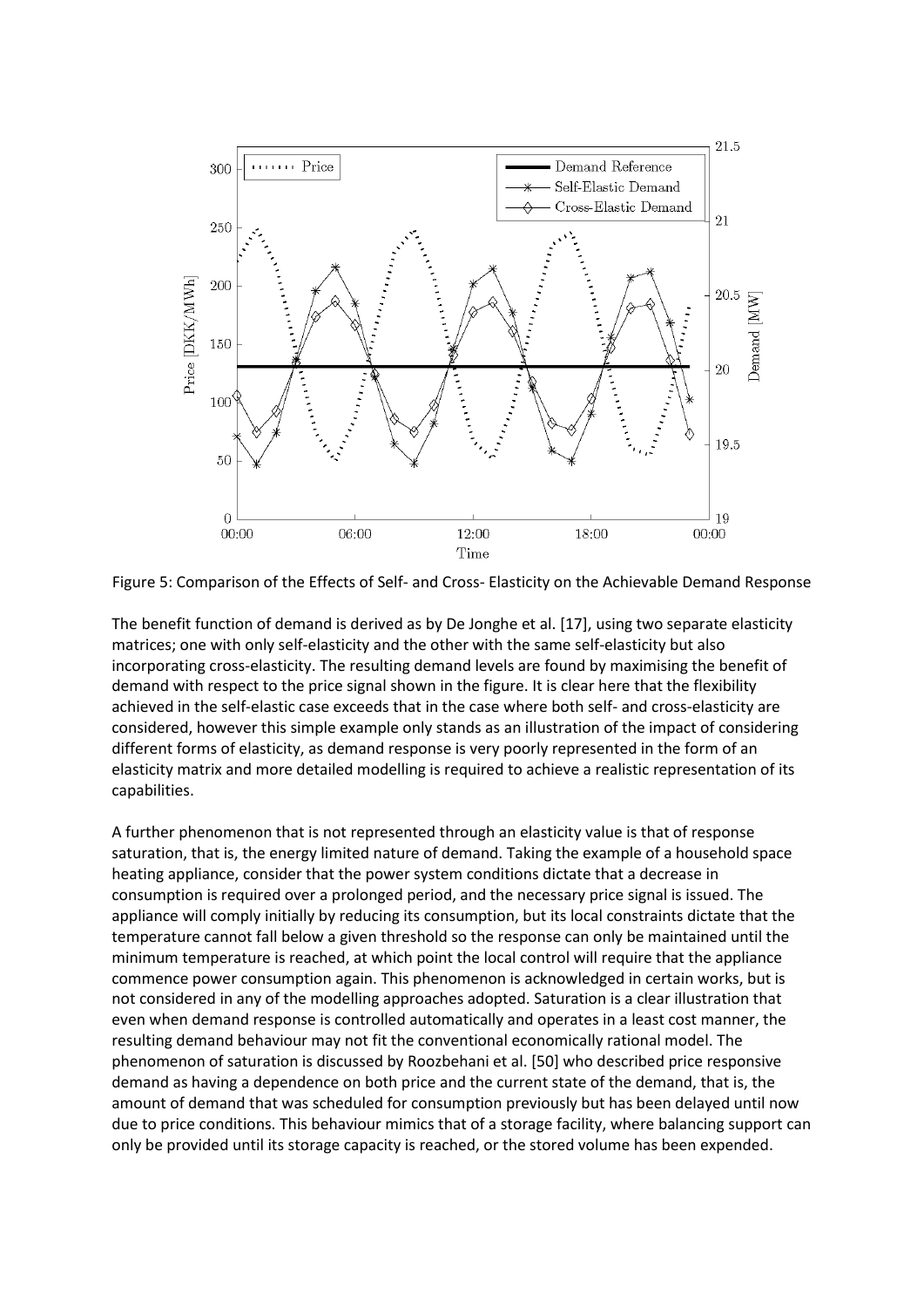## **4.2 Demand Response as Negative Generation**

Another commonly adopted modelling approach is to incorporate demand response into a unit commitment model<sup>2</sup>. This is predominantly employed in studies considering the impact of demand response on the system capacity requirements and the need for generation reserves [45, 47, 57]. In such studies, demand response is modelled as a few large units, with the assumption that individual loads are grouped together through an aggregator which participates in the market on their behalf. There is no consideration given to how this aggregator will achieve the required demand response, with generic constraints imposed on demand within the unit commitment formulation. Demand is modelled similarly to negative generation in these cases, with minimum and maximum consumption constraints as well as ramp rate limitations. A slightly more detailed approach is considered in [45] where demand is categorised into load clipping and load shifting units, which reflect the general categories of demand response commonly considered; demand shedding and deferral of demand. Consideration of demand deferral is also given in [58] which examines the capacity value of demand response from air conditioning units; in this work demand response is considered for peak load events and load is clipped for a given period and then repaid over five hours following the clipping event.

While these approaches are useful to find high level conclusions about the contribution of demand response, a lack of investigation at a more detailed level means that many of these models may be awed and the conclusions reached may be misleading. A key oversight in such studies is the lack of consideration for uncertainty in demand response. As unit commitment is a day-ahead optimisation, the uncertainty of the demand response that can be attained in real time is significant. This uncertainty would undoubtedly impact on the amount of reserve generation that is required to ensure the stability of the system. Furthermore, the diverse nature of demand makes it ill-suited to be represented as a single generation unit with fixed constraints. The aggregated demand is composed of many different load types with many diverse operating characteristics and constraints; it therefore likely that both the magnitude of the resource and its ability to respond to a price or control signal vary in time. This could equivalently be viewed as time varying capacity and ramping ability respectively. Incorporating these effects into the unit commitment model would have significant impact on the optimal generation schedule and may substantially alter the conclusions regarding both the total required generation capacity and the amount of flexible spinning reserves required. Extending this analysis to an annual scale, the seasonal availability of demand response will have a considerable impact on longer term generation capacity planning.

## **4.3 Perfect Knowledge of the System and Demand**

A third modelling method applied in a number of works assumes perfect knowledge of the system. Zugno et al. [48] and Zhang et al. [59] employ this approach for market design and aggregate demand model building respectively, where a thermal model of the load and its temperature constraints are directly included in the system model. Model predictive control is also commonly used in studies considering building climate control for demand response [60, 61, 62], and again in these studies the thermal parameters and constraints of the system are taken as known. Such studies provide great insight into the capabilities of the system for the specific scenarios considered, but the behaviour of the larger system may not be well represented by these isolated cases, particularly as the characteristics of individual households and appliances would not be known by the system operator. Furthermore, the population of responsive demands can be expected to be

 2 Unit Commitment is a combinatorial optimisation problem that is employed in power systems on the day before operation to determine which generation or demand resources should be online, or committed. It allocates sufficient generation to meet predicted demand, as well as providing reserve generation to insure against contingencies and uncertainty in renewable generation.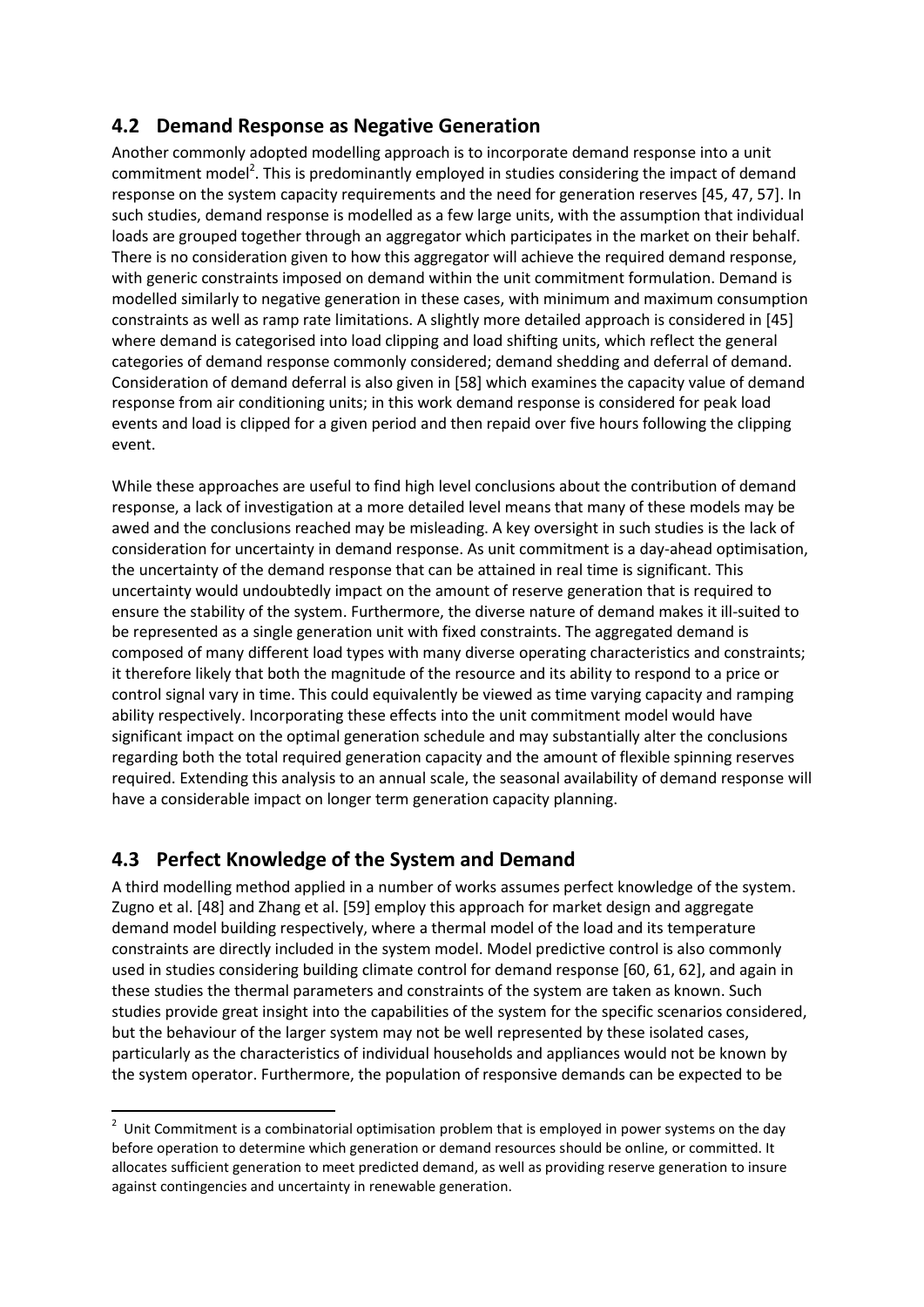highly diverse, with many different appliance types operating subject to different constraints and environments. The aggregate demand response is therefore not well represented by these in depth studies that consider a single appliance type operating in a given environment. Even if all the necessary characteristics of the system and appliances are known, such that the demand behaviour resembles that of these studies, the calculation time and power required to process this information in real time would be prohibitive. In the case that prices are issued every 5 minutes, it may not be possible to determine the optimal control or price strategy before the deadline for price issuance has passed.

These studies consider specific cases, however, on a real system the load response is likely to be highly heterogeneous, as already experienced with commercial loads [19]. Therefore, consideration of this heterogeneity is essential when modelling demand response in order to attain results that are applicable in a wider setting. Halvorsen and Larsen [63] explain that it is not possible to infer conclusions about demand behaviour from aggregated data when the load base is heterogeneous, and while their study considers long term policy decisions, the same conclusion can be applied to short term demand response. Zhang et al. [59] have conducted some initial work on managing heterogeneity of load, and have employed clusters to use a single representation of price response for a group of demands with similar characteristics. Their findings showed that heterogeneity introduces a natural damping of demand oscillations into the system and results in a more stable response, however the study was limited to thermal appliances with similar control architectures, so this conclusion may not hold in a wider setting. The concept of employing clusters to characterise demand response is an interesting one however, and was also proposed by Zugno et al. [48].

#### **5 Conclusions**

The discussion in this paper has shown that while demand response has the potential to bring about a great number of benefits, there are a number of challenges that must be overcome before it can be considered as a valuable contribution to the power system. The overriding issue is the lack of experience and understanding of the nature of demand response. Too much of the work in this field is based upon simplistic models with superficial results. At this crucial stage in the development of demand response it is imperative that a clear and concrete understanding of demand response is established, so that a realistic evaluation of its suitability for the provision of system services can be determined.

Demand is clearly a highly diverse and complex resource, varying according to a multitude of external factors. Despite the limited understanding of the nature of demand response, particularly at the system level where the response of demand from many different sectors and applications is aggregated, it is clear that the resource is highly diverse, so using a single model type to represent all demand is unrealistic. Similarly, it is evident that demand does not fit the conventional model of economic rationality. The interaction of end-users with demand and the constraints of appliances themselves mean that the resulting demand profile exhibits a non-linear, time varying, dynamic and stochastic relationship with price, even in the best-case scenario where the price response is determined through automated control rather than a response from the end-user. It is therefore necessary that novel modelling approaches are adopted. In particular, it is necessary to extend the models to incorporate demand of many different types, and to consider the aggregate behaviour at the system level, and how it interacts with other system resources.

A further aspect of demand response that warrants attention is the uncertainty of the response. Demand is affected by a number of stochastic variables, including the weather and the sheer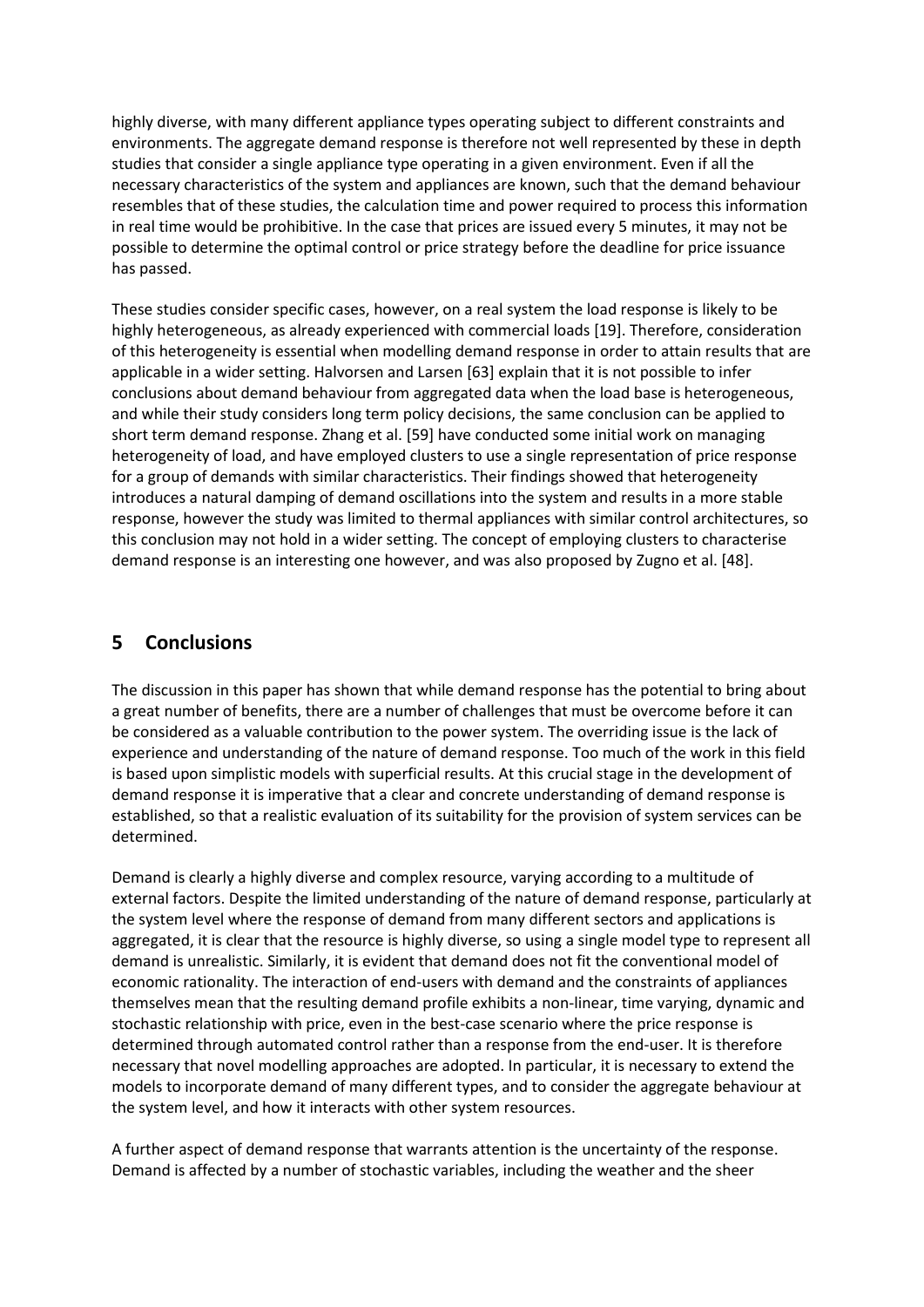randomness of end-user behaviour, and consequently the response of demand to price or other control signals is uncertain. If the intention is to use demand response for the provision of system services, it is imperative to determine the reliability at which the service can be provided. If the reliability of demand response cannot be guaranteed to be sufficiently high for a particular system service, it will simply be disregarded in favour of more reliable resources. The primary concern of the system operator is to maintain system security, and if demand response cannot contribute to this, it should be limited to those activities that do not impact on the stability of the system, such as the conventional night-valley filling behaviour that is commonly incentivised today through TOU rates. Furthermore, if it is determined that the required reliability can be achieved through direct control, where price plays no role in determining the demand response, a thorough system wide economic analysis is required to determine if this option presents an improvement over the current set-up, particularly as many of the economic efficiency benefits brought about by price based demand response are not present in the case of direct control.

Demand response, where it is currently employed, participates to a limited extent in the power market. Current market structures are poorly suited to demand response, and consequently its most beneficial aspects cannot be accessed. Novel market structures should be investigated, and this should be conducted in conjunction with the development of detailed demand response models. The financial benefit of demand response will be accessed through these market structures, and a poorly structured market could prevent demand response from achieving economic viability. Appropriate market structures that consider not only demand response, but all other system resources, will ensure system wide economic efficiency, and may further strengthen the economic case for demand response. A number of fundamental questions remain with regards to the interaction of demand response and the power market. The most prominent of these is perhaps how exactly demand response should be priced, considering both the capacity and operational costs of providing a response. Again, demand simply doesn't fit into the conventional models for calculating marginal cost as there is no direct equivalent to generator fuel cost in this case. Furthermore, the cost structure of demand response in terms of capital and operating costs is unclear as the primary purpose of a responsive appliance is not to provide demand response but an end-user service.

When evaluating demand response, it is imperative that it is considered in the context of the entire energy system. Demand response alone may offer certain benefits, however when the interaction with other system components is considered demand response may become a very attractive option. Integrated resource planning should be employed to consider how the relative benefits of demand response, inter-connection, storage, conventional and renewable generation can be optimally combined to result in the most efficient use of the system as a whole. Broadening the scope of consideration to encompass previously distinct systems such as natural gas distribution, district heating and biomass may facilitate a truly optimal global solution, revealing opportunities that would not be seen with a narrower focus on the traditional power system. In an operational context this would ensure that the most effective resources are used to maintain total system security on a day-to-day basis, while in a planning context this would ensure that the optimal capacities of each resource are installed on the system. Planning should be considered on a portfolio basis, rather than examining resources in isolation, and on a range of different time scales. As more focus is placed upon renewable resources and demand response, the climate will play a greater role in determining the availability of system resources on a seasonal scale. This will have a great impact on portfolio planning, as complementary resources will be important to ensure that system balance can be maintained at all times without requiring excessive redundancy of resources. Capacity planning is an important area here, and applies not only to generation and transmission resources, but also to demand. In fact, the capacity of demand response can have a significant impact on the economic benefits of participating in demand response programmes. Demand response is provided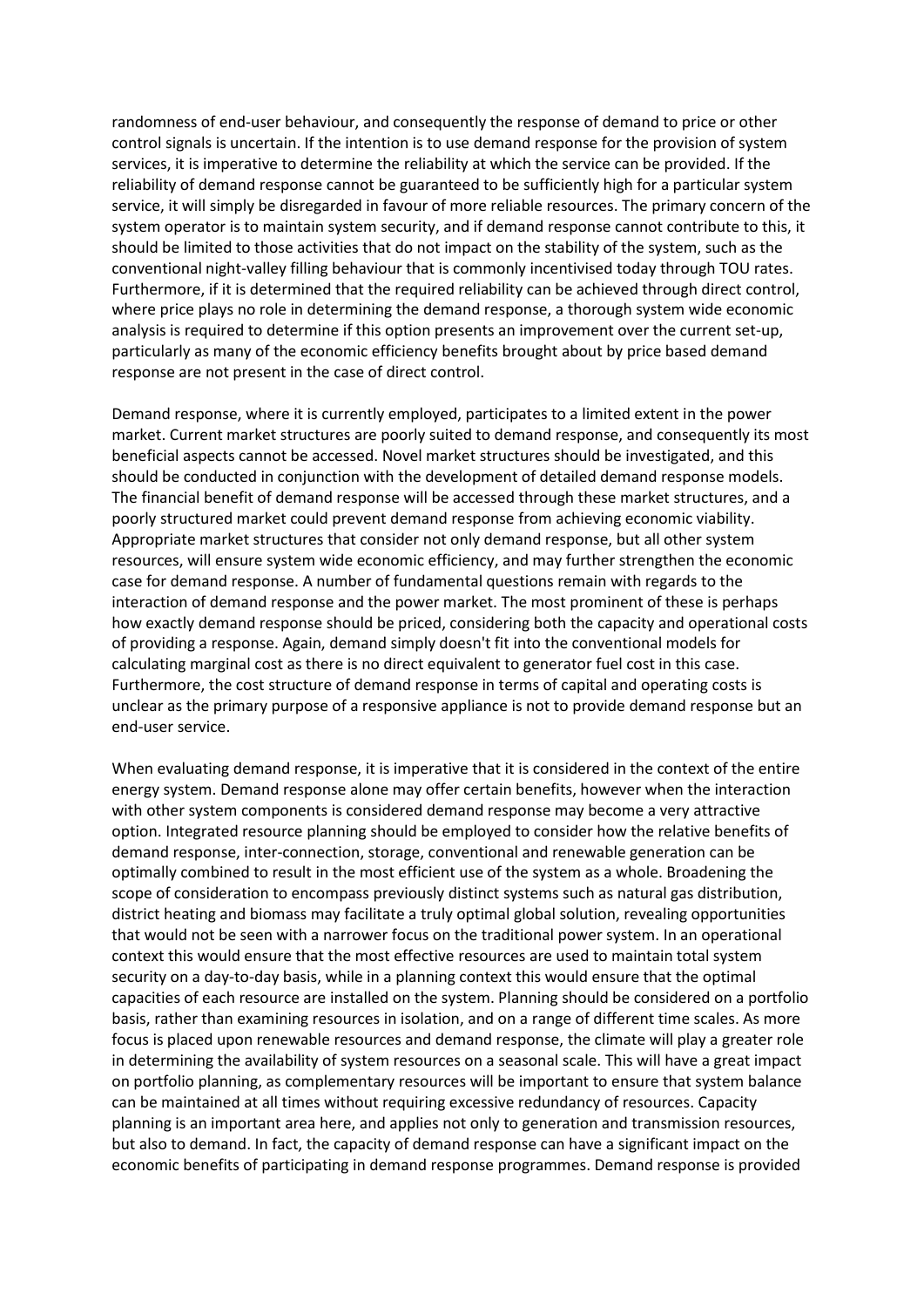by appliances and devices that have an alternative primary use, that of providing the end-user with a service. Such appliances are typically sized according to the maximum end-use demand; however when we consider their use for demand response this may limit the flexibility achievable. Depending on the appliance type, the inability to provide flexibility may correlate with periods of power system stress, particularly if they are affected by weather conditions, such as heating or cooling loads. There may be an economic or operational case in certain circumstances to over-size certain flexible demands so that they can provide a highly valued flexibility service at those times where other demand types are incapable of responding. Clearly, an integrated energy system approach is required to evaluate the merits of such an action.

By considering demand response in isolation, using simplistic models, and in the context of existing market frameworks, a full and accurate impression of the benefits of demand response cannot be established. Novel, integrated approaches are required to reveal its full potential.

## **Acknowledgments**

The work presented has partly been supported by the Danish Public Service Obligation (PSO) Fund, under the FlexPower project (contract no. 2010-1-0486), as well as the iPower platform project, supported by DSF (Det Strategiske Forskningsråd) and RTI (Rådet for Teknologi og Innovation), which are hereby acknowledged.

#### **References**

[1] J. P. Lopes, N. Hatziargyriou, J. Mutale, P. Djapic, N. Jenkins, Integrating distributed generation into electric power systems: A review of drivers, challenges and opportunities, Electric Power Systems Research 77 (2007) 1189-1203. URL: <http://www.sciencedirect.com/science/article/pii/S0378779606001908>

[2] R. Schleicher-Tappeser, How renewables will change electricity markets in the next five years, Energy Policy 2012 48:64 - 75. URL: <http://www.sciencedirect.com/science/article/pii/S0301421512003473>

[3] Nord Pool Spot, Nord Pool Spot - Nordic Power Market, Online, Accessed: 30/06/2013, 2013. URL: [www.nordpoolspot.com](http://www.nordpoolspot.com/)

[4] PJM, PJM Power Market, Online, Accessed: 14/06/2013, 2013. URL: [www.pjm.com](http://www.pjm.com/)

[5] European Commission, European Commission Emissions Trading System, Online, Accessed: 01/06/2013, 2013. URL: [http://ec.europa.eu/clima/policies/ets/index\\_en.htm](http://ec.europa.eu/clima/policies/ets/index_en.htm)

[6] European Commission, EU Climate and Energy Package, 2012. URL: [http://ec.europa.eu/clima/policies/package/index\\_en.htm](http://ec.europa.eu/clima/policies/package/index_en.htm)

[7] EA Energy Analyses, 50% Wind Power in Denmark in 2025 - English Summary, Technical Report, EA Energy Analyses, 2007. URL:

[http://ea-energianalyse.dk/reports/642\\_50\\_per\\_cent\\_wind\\_power\\_in\\_Danmark\\_in\\_2025\\_July-](http://ea-energianalyse.dk/reports/642_50_per_cent_wind_power_in_Danmark_in_2025_July-2007.pdf)[2007.pdf](http://ea-energianalyse.dk/reports/642_50_per_cent_wind_power_in_Danmark_in_2025_July-2007.pdf)

[8] International Confederation of Energy Regulators (ICER), Experiences on the Regulatory Approaches to the Implementations of Smart Meters: Annex 4 - Case Study Smart Meters in Italy, 2012. URL: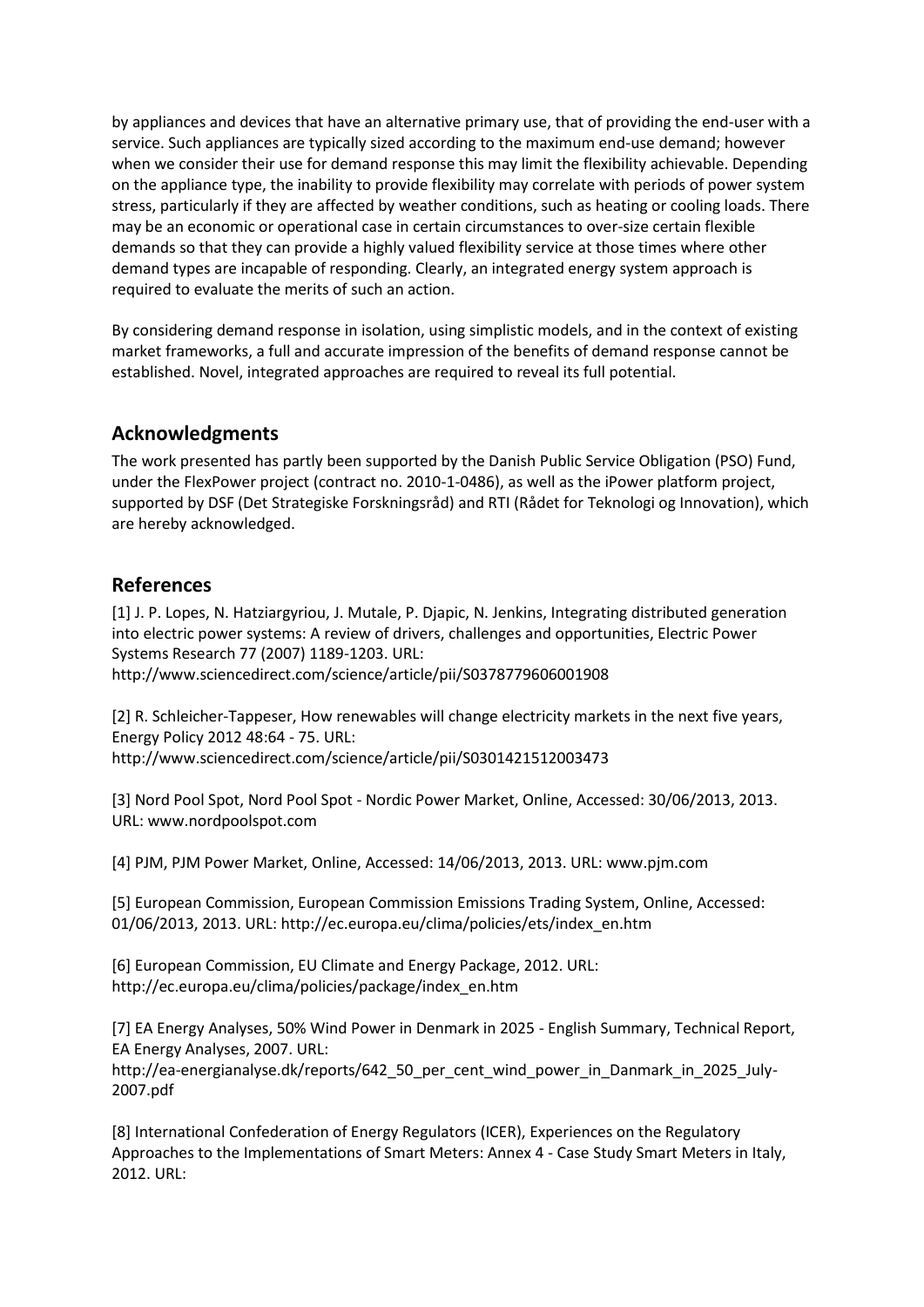[http://www.iern.net/portal/page/portal/IERN\\_HOME/ICER\\_HOME/ABOUT\\_ICER/Publications/ICER\\_](http://www.iern.net/portal/page/portal/IERN_HOME/ICER_HOME/ABOUT_ICER/Publications/ICER_Reports/D9EC9AF1710885A6E040A8C03C2F7F98) [Reports/D9EC9AF1710885A6E040A8C03C2F7F98](http://www.iern.net/portal/page/portal/IERN_HOME/ICER_HOME/ABOUT_ICER/Publications/ICER_Reports/D9EC9AF1710885A6E040A8C03C2F7F98)

[9] D. Callaway, I. Hiskens, Achieving controllability of electric loads, Proceedings of the IEEE 2011 99(1):184 -199.

[10] D. Keane, A. Goett, Voluntary residential time-of-use rates: lessons learned from Pacific Gas and Electric Company's experiment, IEEE Transactions on Power Systems 1988 3(4):1764-1768.

[11] P. Jazayeri, A. Schellenberg, W. Rosehart, J. Doudna, S. Widergren, D. Lawrence, et al. A survey of load control programs for price and system stability, IEEE Transactions on Power Systems 2005 20(3):1504-1509.

[12] F. Schweppe, M. Caramanis, R. Tabors, R. Bohn, Spot Pricing of Electricity, 1st ed., Springer, 1988.

[13] E. Koch, M. Piette, Direct versus Facility Centric Load Control for Automated Demand Response, Technical Report, Ernest Orlando Lawrence Berkeley National Laboratory, 2009. URL: [http://drrc.lbl.gov/publications/direct-versus-facility-centric-load-control-automated-demand](http://drrc.lbl.gov/publications/direct-versus-facility-centric-load-control-automated-demand-response)[response](http://drrc.lbl.gov/publications/direct-versus-facility-centric-load-control-automated-demand-response)

[14] T. Jónsson, L. Hanssen, P. Pinson, H. Madsen, K. Bech Andersen, H. Børsting, S. Østergaard Jensen, S. Creutz Thomsen, Flexibility Interface - Indirect Control by Prices, Technical Report, iPower Project, 2012. URL:<http://ipower-net.dk/Publications.aspx>

[15] T. Mount, L. Anderson, R. Zimmerman, J. Cardell, Coupling Wind Generation with Controllable Load and Storage: A Time Series Application of the Super OPF, Technical Report, Power Systems Engineering Research Center, 2012.

URL:<http://certs.lbl.gov/pdf/pserc-mount-11-2012.pdf>

[16] S. H. Madaeni, R. Sioshansi, The impacts of stochastic programming and demand response on wind integration, Energy Systems 2012 4(2):109-124. URL: [http://dx.doi.org/10.1007/s12667-012-](http://dx.doi.org/10.1007/s12667-012-0068-7) [0068-7](http://dx.doi.org/10.1007/s12667-012-0068-7) 

[17] C. De Jonghe, B. Hobbs, R. Belmans, Optimal generation mix with short-term demand response and wind penetration, IEEE Transactions on Power Systems 2012 27(2):830-839.

[18] B. Kirby, Load response fundamentally matches power system reliability requirements, IEEE Power Engineering Society General Meeting, 2007 June 24-28 , pp. 1-6.

[19] J. L. Mathieu, A. J. Gadgil, D. S. Callaway, P. N. Price, S. Kiliccote, Characterizing the response of commercial and industrial facilities to dynamic pricing signals from the utility, ASME 4th International Conference on Energy Sustainability, Phoenix, AZ, 2010. URL: [http://eaei.lbl.gov/sites/all/files/lbnl-3682e\\_2.pdf](http://eaei.lbl.gov/sites/all/files/lbnl-3682e_2.pdf) 

[20] G. Strbac, Demand side management: Benefits and challenges, Energy Policy 2008 36(12):4419- 4426. URL[: http://www.sciencedirect.com/science/article/pii/S0301421508004606](http://www.sciencedirect.com/science/article/pii/S0301421508004606)

[21] N. Troy, D. Flynn, M. Milligan, M. O'Malley, Unit commitment with dynamic cycling costs, IEEE Transactions on Power Systems 2012 27(4):2196-2205.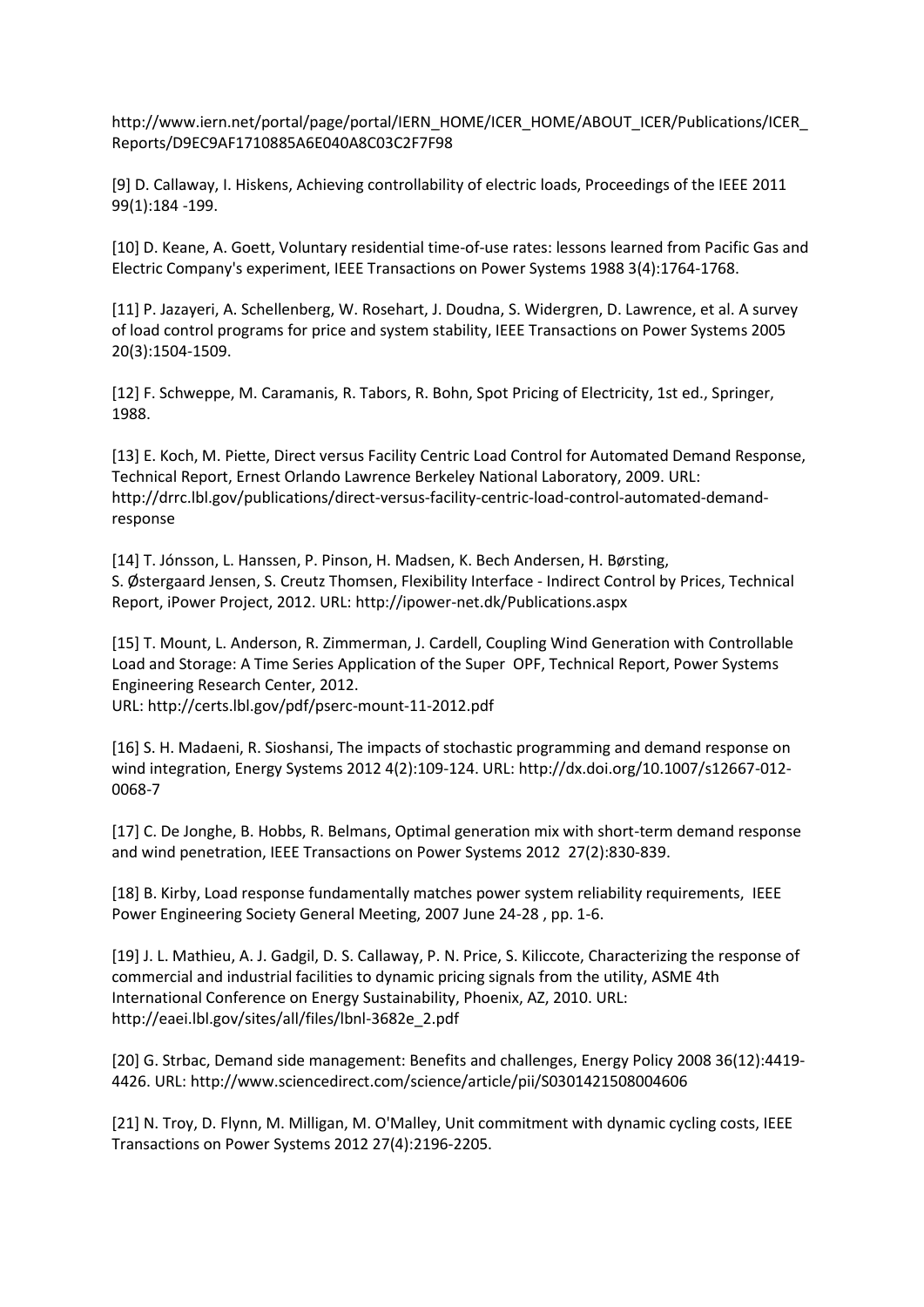[22] K. Hedegaard, P. Meibom, Wind power impacts and electricity storage a time scale perspective, Renewable Energy 2012 37(1):318-324.

[23] H. Allcott, Rethinking Real-Time Electricity Pricing, Resource and Energy Economics 2011 33(4):820-842. Special Section: Sustainable Resource Use and Economic Dynamics.

[24] P. Thorsnes, J. Williams, R. Lawson, Consumer responses to time varying prices for electricity, Energy Policy 2012 49:552-561. Special Section: Fuel Poverty Comes of Age: Commemorating 21 Years of Research and Policy.

[25] S. Borenstein, The long-run efficiency of real-time electricity pricing, The Energy Journal Volume 2005 26(3):93-116.

[26] L. Rasmussen, C. Bang, M. Togeby, Managing Congestion in Distribution Grids - Market Design Considerations, Technical Report, EA Energy Analyses, 2012. URL: [https://www.etde.org/etdeweb/details\\_open.jsp?osti\\_id=22006640](https://www.etde.org/etdeweb/details_open.jsp?osti_id=22006640)

[27] J. Dickert, P. Schegner, Residential load models for network planning purposes, Proceedings of the International Symposium Modern Electric Power Systems (MEPS) 2010 September 20-22, pp. 1- 6.

[28] G. Dorini, P. Pinson, H. Madsen, Chance-constrained optimization of demand response to price signals, IEEE Transactions on Smart Grids, Pre-Print, (2013).

[29] O. Sundstrom, C. Binding, Planning Electric-Drive Vehicle Charging under Constrained Grid Conditions, Proceedings of the 2010 IEEE International Conference on Power System Technology (POWERCON2010), Hangzhou, China, 2010 October 24-28.

[30] J. Zarnikau, Demand participation in the restructured Electric Reliability Council of Texas market, Energy 2010 35(4):1536-1543.

[31] J. Zarnikau, I. Hallett, Aggregate industrial energy consumer response to wholesale prices in the restructured Texas electricity market, Energy Economics 2008 30(4):1798-1808.

[32] N. Lu, D. Chassin, S. Widergren, Modeling uncertainties in aggregated thermostatically controlled loads using a state queueing model, IEEE Transactions on Power Systems 2005 20(2):725- 733.

[33] R. Walawalkar, S. Blumsack, J. Apt, S. Fernands, An Economic Welfare Analysis of Demand Response in the PJM Electricity Market, Technical Report, Carnegie Mellon University Electricity Industry Center, 2008. URL: [http://wpweb2.tepper.cmu.edu/ceic/PDFS/CEIC\\_07\\_13\\_ape.pdf](http://wpweb2.tepper.cmu.edu/ceic/PDFS/CEIC_07_13_ape.pdf)

[34] US Department of Energy, Benefits of Demand Response in Electricity Markets and Recommendations for achieving them: A Report to the United States Congress pursuant to Section 1252 of the Energy Policy Act of 2005, Technical Report, US Department of Energy, 2006. URL: [http://energy.gov/sites/prod/files/oeprod/DocumentsandMedia/DOE\\_Benefits\\_of\\_Demand\\_Respo](http://energy.gov/sites/prod/files/oeprod/DocumentsandMedia/DOE_Benefits_of_Demand_Response_in_Electricity_Markets_and_Recommendations_for_Achieving_Them_Report_to_Congress.pdf) nse in Electricity Markets and Recommendations for Achieving Them Report to Congress.pdf

[35] D. Kirschen, Demand-side view of electricity markets, IEEE Transactions on Power Systems 2003 18(2):520-527.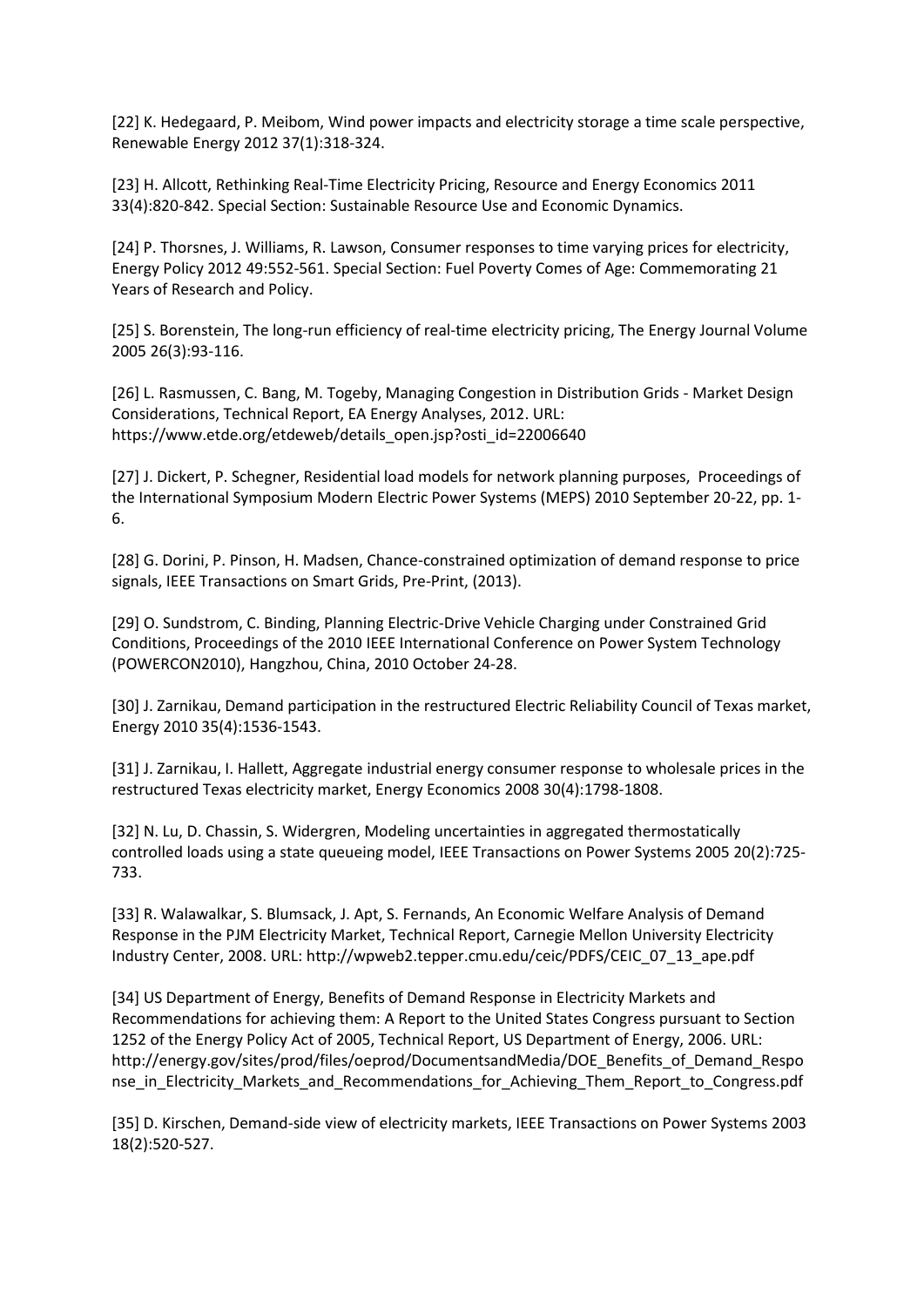[36] O. Corradi, H. Ochsenfeld, H. Madsen, P. Pinson, Controlling electricity consumption by forecasting its response to varying prices, IEEE Transactions on Power Systems 2013 28(1):421-429.

[37] Brattle Group, Quantifying Demand Response Benefits in PJM, Technical Report, The Brattle Group, Cambridge, MA, 2007. URL: <http://sites.energetics.com/MADRI/pdfs/brattlegroupreport.pdf>

[38] O. Ma, N. Alkadi, P. Cappers, P. Denholm, J. Dudley, S. Goli, et al., Demand response for ancillary services, IEEE Transactions on Smart Grids, In Press 2013

[39] CSO, Household Budget Survey 2009-2010, Technical Report, Central Statistics Office of Ireland, 2012. URL:

<http://www.cso.ie/en/media/csoie/releasespublications/documents/housing/2010/0910first.pdf>

[40] Australian Bureau of Statistics, Household energy use and costs, Online, Accessed: 01/06/2013, 2012. URL:

[http://www.abs.gov.au/AUSSTATS/abs@.nsf/Lookup/4102.0Main+Features10Sep+2012#HOWMUC](http://www.abs.gov.au/AUSSTATS/abs@.nsf/Lookup/4102.0Main+Features10Sep+2012#HOWMUCH) [H](http://www.abs.gov.au/AUSSTATS/abs@.nsf/Lookup/4102.0Main+Features10Sep+2012#HOWMUCH)

[41] National Grid, Managing energy costs in grocery stores, Online, Accessed: 01/06/2013, 2002. URL: [http://www.nationalgridus.com/non\\_html/shared\\_energyeff\\_groceries.pdf](http://www.nationalgridus.com/non_html/shared_energyeff_groceries.pdf)

[42] E. Cutter, C. Woo, F. Kahrl, A. Taylor, Maximizing the value of responsive load, The Electricity Journal 2012 25(7):6-16.

[43] M. Zugno, J. Morales, P. Pinson, H. Madsen, Modelling Demand Response in Electricity Retail Markets as a Stackelberg Game, International Association for Energy Economics International Conference, Perth, Australia, 2012.

[44] Nord Pool Spot, Elpot prices, Online, Accessed: 30/06/2013, 2012. URL:<http://www.nordpoolspot.com/Market-data1/Elspot/Area-Prices/ALL1/Hourly/>

[45] A. Keane, A. Tuohy, P. Meibom, E. Denny, D. Flynn, A. Mullane et al., Demand side resource operation on the Irish power system with high wind power penetration, Energy Policy 2011 39(5):2925-2934.

[46] H. Oh, R. Thomas, Demand-side bidding agents: Modelling and simulation, IEEE Transactions on Power Systems 2008 23(3):1050-1056.

[47] A. Papavasiliou, S. S. Oren, A stochastic unit commitment model for integrating renewable supply and demand response, IEEE Power and Energy Society General Meeting, San Diego, CA, 2012 July 22-26, pp. 1-6.

[48] M. Zugno, J. Morales, P. Pinson, H. Madsen, A Bilevel Model for Electricity Retailers Participation in a Demand Response Market Environment, Energy Economics 2012 36:182-197.

[49] R. Sioshansi, Evaluating the Impacts of Real-Time Pricing on the Cost and Value of Wind Generation, IEEE Transactions on Power Systems 2010 25(2):741-748.

[50] M. Roozbehani, M. Dahleh, S. Mitter, Volatility of Power Grids under Real-Time Pricing, IEEE Transactions on Power Systems 2012 27(4):1926-1940.